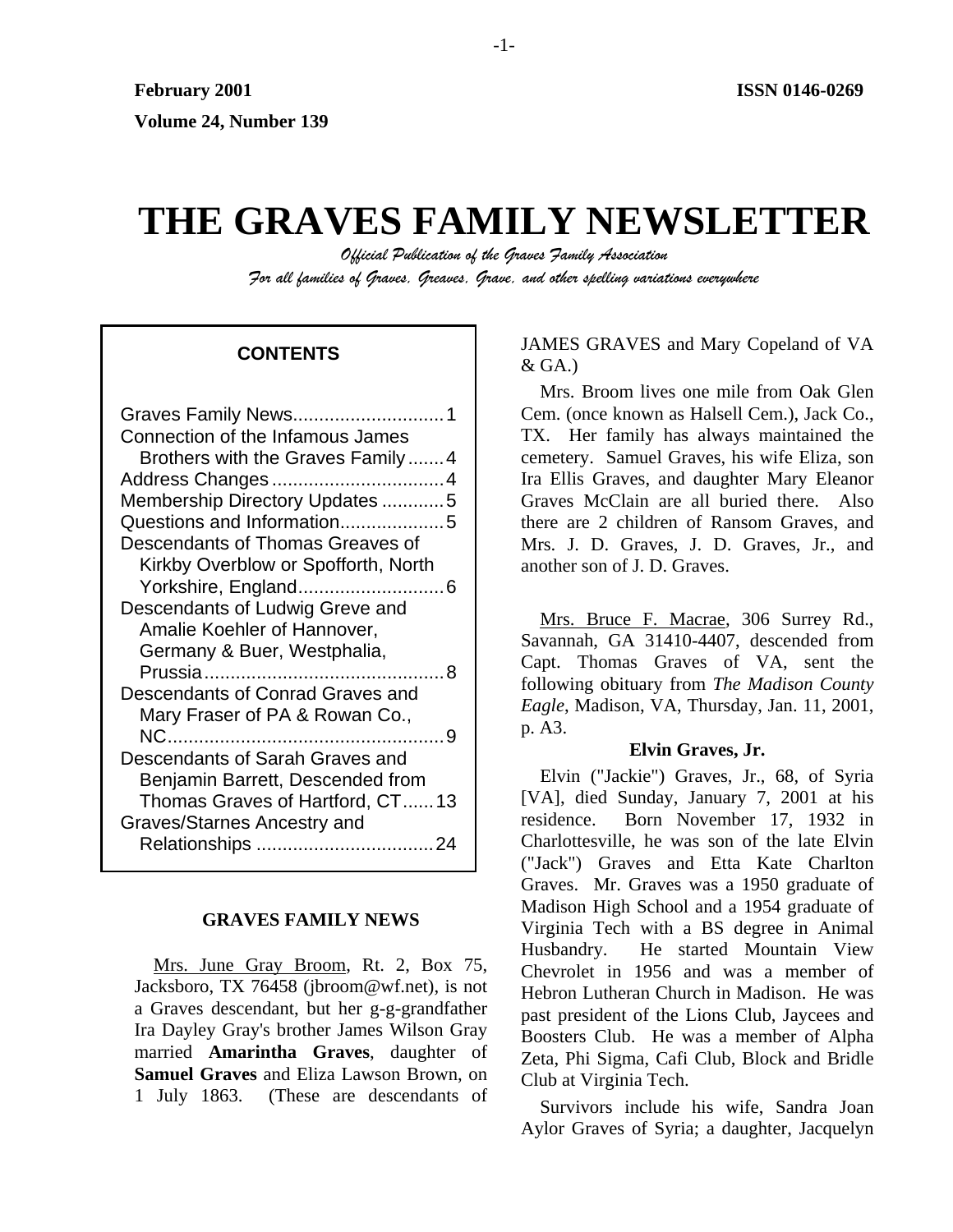Suzanne Graves Good and her husband William S. Good, Jr. of Madison; a son, Elvin

Memberships:<br>
Regular (U.S. & Canada) **820/year** Margaret Graves, both of Syria. **Regular (U.S. & Canada) Other countries (air mail) \$30/year Sustaining (U.S. & Canada) \$40/year Other countries (air mail) \$50/year Life (U.S./Canada, no age limit) \$600 one time Foreign memberships must be paid by money order in U.S. dollars. All back issues (1976 present) are available, last year at current price and earlier years at half price. Newsletter only available to individuals as part of Graves Family Association membership. No charge for queries. Published by: THE GRAVES FAMILY ASSOCIATION 20 Binney Circle, Wrentham, MA 02093, USA Internet Web Site: http://www.gravesfa.org Newsletter Editor: Kenneth Vance Graves 20 Binney Circle, Wrentham, MA 02093 (508)384-8084 ken.graves@gravesfa.org Treasurer: Sarah J. Graves, Wrentham, MA sarah.graves@gravesfa.org Director, Internet Web Site: Kenneth Vance Graves Graves Online List Manager: Marjorie Ferris, Rialto, CA, MBFerris@aol.com Research Coordinators Graves of Cambridgeshire, England: Nedra**  Dickman Brill, CG, 2410 NE 58<sup>th</sup> Ave., **Portland, OR 97213-4002 brillnd@pacifier.com Rear Admiral Thomas Graves of Charlestown, MA and his Greaves family of Stepney, London, England: Raymond C. Flesher, 313 West Lehow Ave., #24, Englewood, CO 80110-6744, rcflesher@juno.com Charles Newton Graves (Descended from Rear Admiral Thomas Graves of Charlestown, MA): Janet Craw, HC 4, Box 23B, Payson, AZ 85541-9531, vjcraw@cybertrails.com Samuel Graves of Lynn, MA: Carol Kenney Graves, 4121 North Koerner Rd., Peoria, IL 61615, ckenney7@aol.com © Graves Family Association, 2001**

Keith Graves and his wife Susan Walker Graves of Syria; a brother, James Charlton Graves and his wife Rachel Norman Graves of Syria; and four grandchildren, Kate Graves Good, William ("Trey") Good, III, both of Madison, Ashton Aliese Graves and Sara-

Funeral services were held on Wednesday, January 10, at Hebron Lutheran Church with interment in the church cemetery. The Revs. James R. Larsen and William H. Hall, II, officiated.

Mrs. Jane M. Bradley, 2916 Donald Dr., Bossier City, LA 71112-2712, descended from Capt. THOMAS GRAVES of VA (as discussed in a query in this issue of the newsletter), has sent several items, as follows.

**Margaret Lucille Perkins Hayden** (called Lucille), born 12 Oct. 1912, wife of Robert Edwin Hayden, died 2 April 2000 at her daughter's home in Memphis, Tenn. Robert is a cousin of Jane Bradley, both descended from Capt. Thomas Graves via 9th generation descendant William Edward Whetstone.

**Bryan Alexander Bradley** was born April 20, 2000 to Scott and Jennifer Bradley in Salisbury, NC. He joins older brother Brandon. Scott is the son of Jane Bradley.

**Jennifer Paige Bradley** (called Paige), born 15 Nov. 1972, daughter of Jane Bradley, married Matthew ("Matt") Justin Treadwell, born 1 Oct. 1977, on Dec. 2, 2000 in Shreveport, LA at Holy Trinity Catholic Church.

Mrs. Larry Spurgin, 3470 Carlsbad Blvd., Carlsbad, CA 92008-3225, sent the following obituary from *The San Diego Union-Tribune*, Tues., Jan. 9, 2001.

"**Delbert B. Graves**, 94, of San Diego died Dec. 28. He was born in sibley, Iowa, and was retired after working in retail… Survivors include his wife, Erma; one grandson; and one great-grandson…"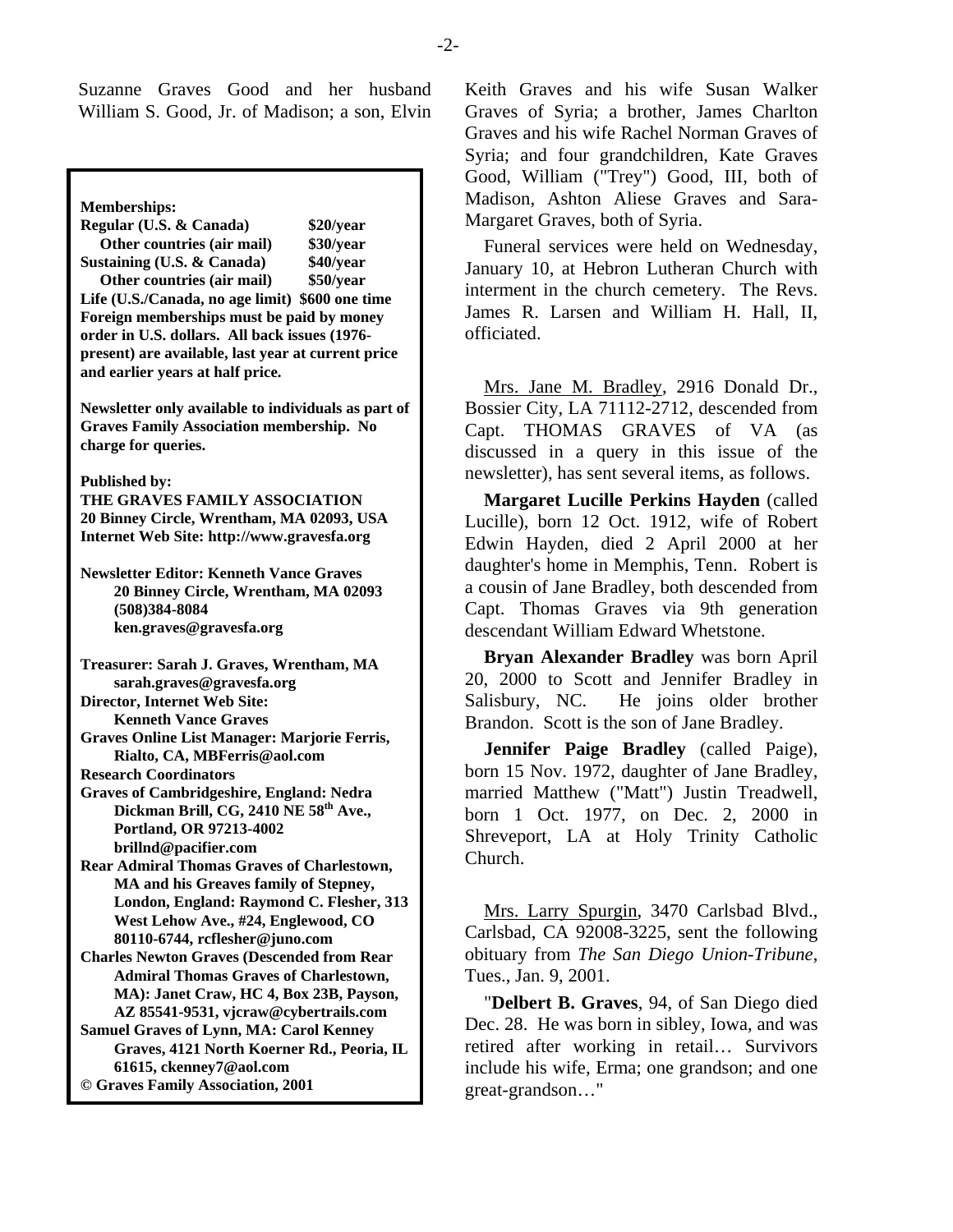His ancestry is from BORCHERT HEYEN GRAVE of Simonswold, Germany.

Mrs. Evelyn I. Lovell, 905 Antelope Dr., Riverton, WY 82501-2503, descended from SARAH GRAVES and William Gregory of VA, sent an obituary quite a while ago from the *Casper Star-Tribune* (Wyoming), Friday, Oct. 22, 1999. Let us know if you know the ancestry of Anna C. Johnston.

Worland, WY -- Graveside funeral services for **Anna C. Johnston**, 83, will be held at 3 p.m. today at Riverview Memorial Gardens Cemetery with the Rev. Bud Surles officiating.

She died Oct. 18, 1999, at Washakie Medical Center.

She was born Feb. 12, 1916 in Meyersdale, Pa., the daughter of William and Ethel (Bowman) Graves. She received her education and graduated from high school in Philipsburg, Pa. She then received her nursing certificate in Pittsburgh.

She married William Johnston in the fall of 1946 in Philipsburg and they made their home for the next several years in Montoursville, Pa. They later moved to Corona, Calif., where he died in January 1969….

Survivors include her son, Marty Johnston and his wife of Worland; two grandchildren and their spouses; and four greatgrandchildren.

Mr. Michael D. Graves, PO Box 3252, Humble, TX 77347-3252, descended from Capt. Thomas Graves of VA, sent the following article (that has been somewhat abbreviated) from *The Stuart News*, Stuart, FL, Thursday, Sept. 12, 1991, page 1. He said that **Austin Graves** was a great-grandson of Thomas Sims Graves, his ancestor.

3 die in murder, suicide Police: Son shot self after killing parents, setting house afire

The flames that shot above Austin Graves' home Tuesday night were a beacon signalling a grisly find.

Once the roaring blaze at 2150 Bersell Road was extinguished, investigators found Graves, 83, and his wife Mary, 80, lying on the family room floor, both shot in the head. Their son, Austin Graves, Jr., 49, was found in his bedroom with a gunshot wound to the head. A rifle lay by his side and a handgun rested on his body....

Wilson said the younger Graves apparently shot his parents, torched the house, shot his dog and then himself. Linda Burns of Weston, Conn., the Graves' daughter, is the only surviving relative, officials said....

Some neighbors speculated the younger Graves couldn't handle the responsibility when he recently was given the authority to handle his parents' affairs....

Fourteen years ago, Austin Graves Sr. and his wife moved from Connecticut to their newly built home in Port St. Lucie. The majestic, tile-roofed home sits in the center of two lots and is surrounded by overgrown shrubs and unkempt trees and a few fruit trees.

A retired executive from the Gruen Watch Co., the elder Graves was a well-educated, intelligent man who spent his work life high on the corporate ladder, once working for John D. Rockefeller, said his neighbor and friend Peter Rice.

Mr. Berwyn K. ("Buzz") Polhill, 608 North Hunt Ave., #214, Freeport, IL 61032-3121 (buzwyn@mailcity.com), descended from THOMAS GRAVES of Hartford, CT, mentioned that there is a book available about Jay P. Graves (1859-1948, descended from Capt. THOMAS GRAVES of VA). It is *Shaping Spokane, Jay P. Graves and His Times*, by John Fahey, U of WA Press, about 1994, biography cat. 979.7'3704'092-dc20, available from Edward R. Hamilton, Bookseller, Falls Village, CT 06031-5000, #0585319, hardcover, published at \$25.00, \$4.95 from Hamilton.

Mrs. Mary E. Terry, 300 Warrenton Shores Dr., Guntersville, AL 35976 (terrym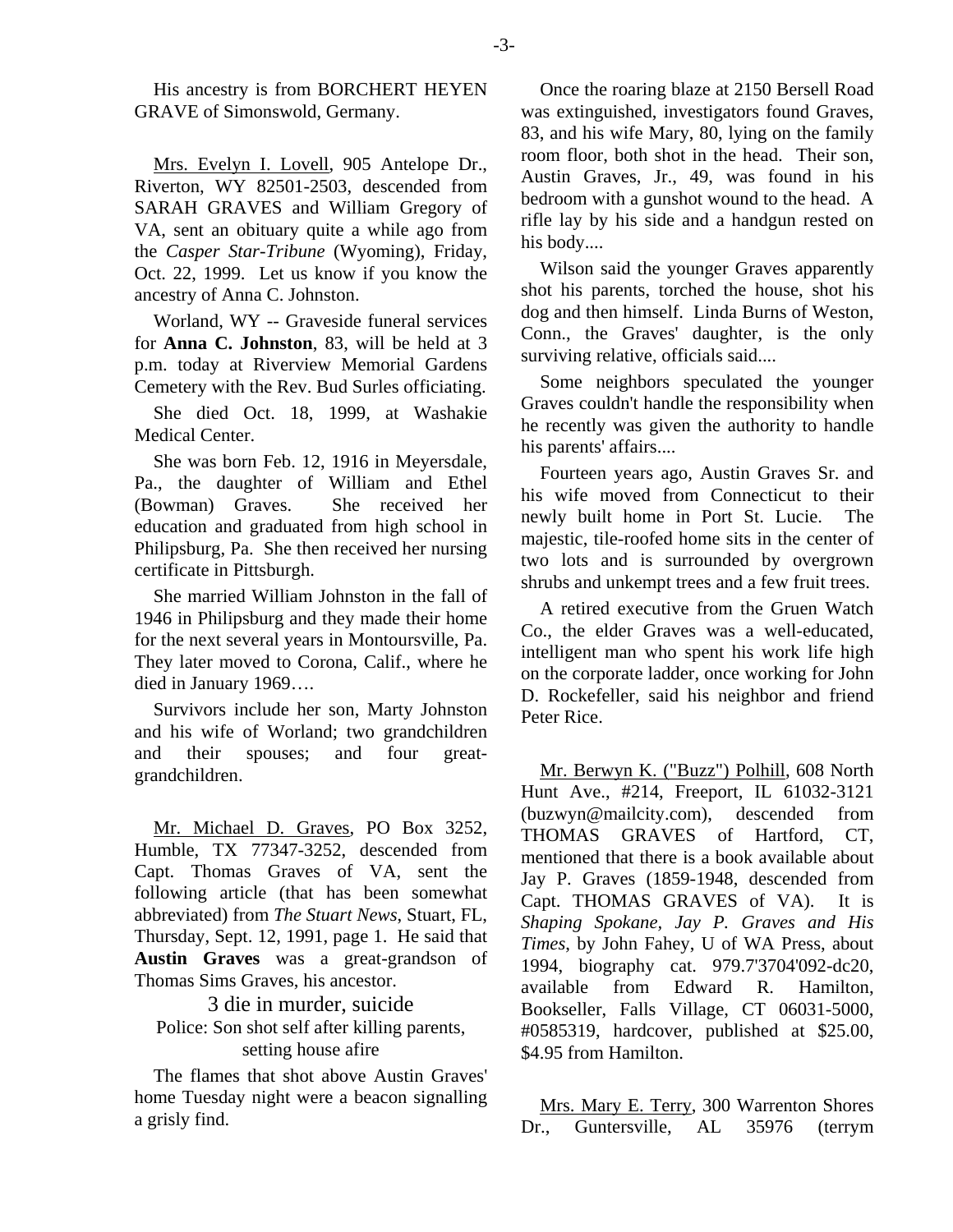@localaccess.net), reported the "death of my sister-in-law, wife of my brother Boyd Hobson Graves, son of Charles Henry Graves and Alice Louella Shaver, son of William Graves and Carolina McAnnally, son of Charles/Charlie Graves and Mary Ann Allison, son of Thomas Graves born 1785 in NC and wife Judith, son of James Graves born about 1750 of Randolph Co. and Surry Co., NC. Need father of JAMES GRAVES.

**Legatha Westbrook Graves**, age 85, of Homewood, died Thursday, Dec. 14, 2000. A graveside service was held at 2:00 P.M., Dec. 17, at Elmwood Cemetery, Birmingham, Alabama. Mrs. Graves was preceded in death by her husband Boyd Hobson Graves and her parents Marshall and Ethel Bennet Westbrook. She is survived by her daughter and son-in-law Tammy Sue and Daniel Compagno of Birmingham, Alabama."

## **CONNECTION OF THE INFAMOUS JAMES BROTHERS WITH THE GRAVES FAMILY**

Recently, I received a message from Mr. William Cave ("Bill") Graves, 73 Wembley Ct., Daleville, VA 24083 (billgraves@rbnet.com), descended from Capt. THOMAS GRAVES of VA, stating that his wife found (a number of years ago) that the mother of Jesse and Frank James was a Graves and her family was from Woodford Co., Kentucky. This was probably from records in the Versailles, KY historical society. Since **Jesse James**, his brother Frank, and their associates are a legend in the years after the American Civil War, that sounded like an interesting story to pursue. There has been lots of information published about the James gang, and much is on the Internet. Jesse Woodson James was born 5 Sept. 1847 on his parents' farm near Centerville (Kearney), Clay Co., MO, and was shot to death in his rented home in St. Joseph, MO on 3 April 1882 by Bob Ford. In between, he rode with guerilla

forces in Missouri against Union troops, and robbed banks, trains and stagecoaches.

However, as far as I can find, **Jesse James does not have Graves ancestry**. His father was Robert Salee James, son of John M. James (son of William James and Mary Hines) and Mary Poor (daughter of Robert Poor and Elizabeth Mims). His mother was Zerelda Elizabeth Cole, daughter of James Cole (son of Richard Cole, Jr.) and Sarah Lindsay.

But Jesse James does have third cousins who are Graves family members. Many of them were living in Woodford Co., KY, where his mother was born. Richard Cole (Jesse's gg-grandfather), father of Richard Cole, Jr., had a daughter Sallie Cole who married Benjamin Graves, son of Rice Graves and Jane Young, descended from Capt. Thomas Graves of VA.

Another part of the Graves family that was associated with the James family was that of John Graves and Margery Harvey of Randolph Co., NC. In this family, Richard Graves and his wife Elizabeth Dorrells lived in Clay Co., MO and had contact with Franklin Graves (who was he?) who founded the first Baptist church in Clay Co., MO, along with Robert James, father of Jesse James. According to family oral history, the James boys plowed the fields for the Graves farm until they started on their infamous career. There is also another family story that Jesse James and his gang visited the farm of James W. Graves (2nd cousin of Richard Graves) in Clay Co., IN to water their horses. "They were friendly and didn't cause any trouble for the Graves family."

## **ADDRESS CHANGES**

Mrs. Marion S. Wattenbarger of Gainesville, FL, descended from Capt. THOMAS GRAVES of VA, has moved to 8115 NW 27th Blvd., Gainesville, FL 32606.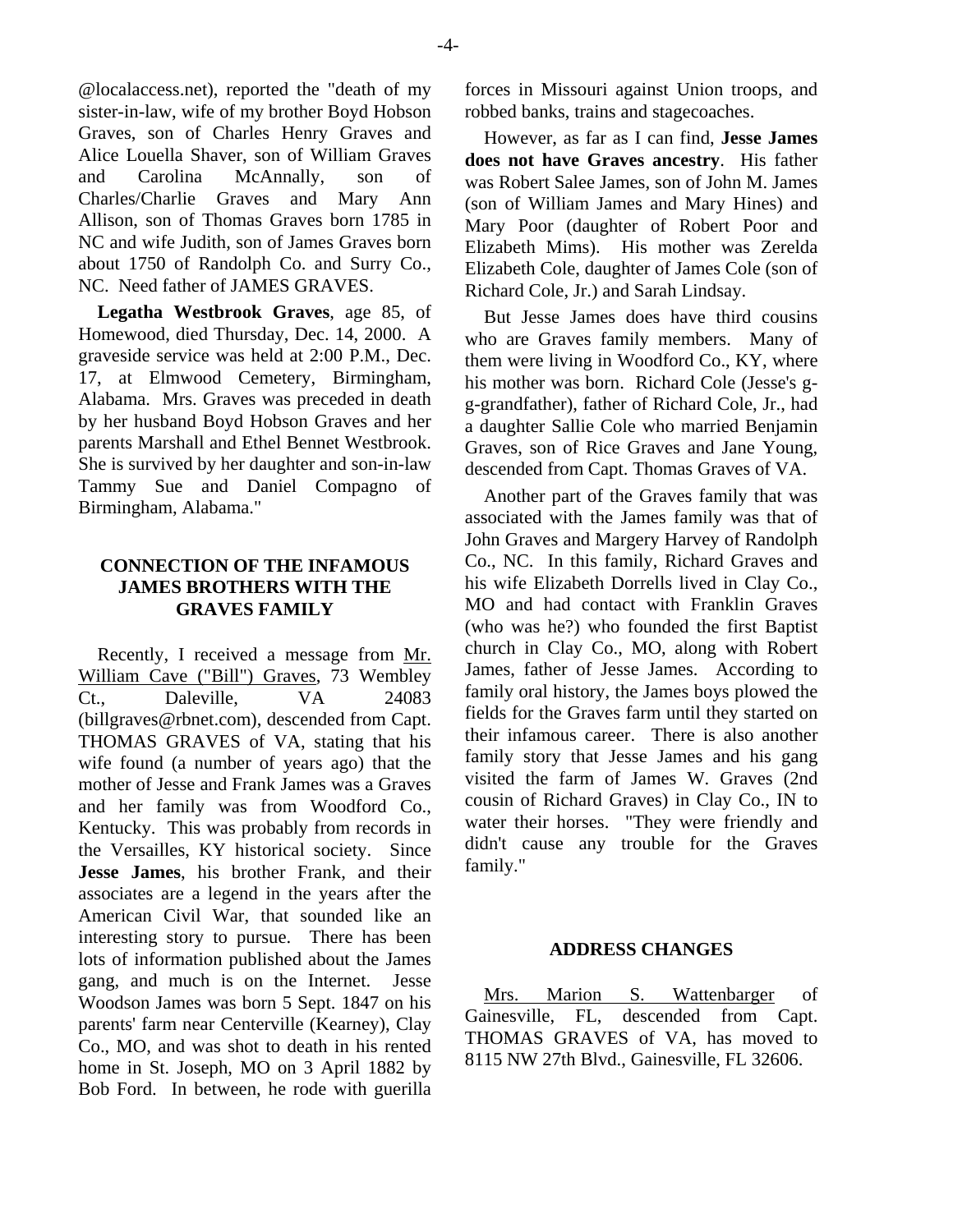Mrs. Dorothy J. Lynde of Walpole, NH, descended from JOHN GRAVES of Concord, MA, has changed her address to 769 Valley Rd., Walpole, NH 03608.

Mr. Alden H. Graves, descended from SAMUEL GRAVES of Lynn, MA, has moved from Plymouth, ME to 203 Harlow Rd., Dixmont, ME 04932.

Ms. Patricia M. Graves, descended from ROBERT GREEVES of Great Dalby, Leicestershire, England, has moved from Fort Collins, CO to Box 1089, Port Vila, Vanuatu (in the South Pacific).

Ms. Coletta Guthrie of Blue Eye, MO, descended from GEORGE W. GRAVES and Mary Cordelia Cauthon of IL & MO, has changed her address to 185 Holy Dove Drive, Blue Eye, MO 65611.

Ms. Marilyn K. Bobseine, descended from JOHN GRAVES of Concord, MA, has moved to 20 Miller St., Gowanda, NY 14070-1515.

Mrs. Ouida Howard of Paris, TX, descended from Capt. THOMAS GRAVES of VA, has moved to 525 26th SE, Paris, TX 75460.

#### **MEMBERSHIP DIRECTORY UPDATES**

*New Members*  AGEE, Ms. Nancy W. 9302 Skyview Dr., Richmond, VA 23229 Ancestry: Capt. Thomas Graves of VA, via

CAVANAGH, Lynn & Dwight 27 Lakeside Park, Dallas, TX 75225 Ancestry: Capt. Thomas Graves, via Katherine<sup>2</sup>, (3) Thomas Sprigg, Jr., (4) Eleanor Sprigg, (4) Margaret Sprigg, (5) Henry Wright Gault

DAFFT, Mr. Paul R. 1605 Cottonwood Rd., Carrollton, TX 75006 Ancestry: Graves Harris of Hanover Co., VA

DOSS, Mrs. Laura

PO Box 490022, Lawrenceville, GA 30049 Ancestry: William Graves and Betsey Thair of VT

GIBSON, Mrs. Eleanor Bamberg 7173 Woodridge Lane, Union City, GA 30291-2375 Ancestry: Capt. Thomas Graves of VA, via John<sup>2</sup>, Thomas<sup>3</sup>, John<sup>4</sup>, Thomas<sup>5</sup>, Eleanor<sup>6</sup> m. Thomas Kimbrough, and  $Ann<sup>2</sup>$ m. William Cotton, Verlinda<sup>3</sup> Cotton m. Thomas Burdett, Frances<sup>4</sup> Burdett

HOUSKEN, Mrs. Ellen Charlene 41-701 Nevis Pl., Bermuda Dunes, CA 92201 Ancestry: John Graves of Frederick Co., VA

KUEHNHOLD, Ms. Susan Anne 4929 Saratoga Ave., Downers Grove, IL 60515 Ancestry: Capt. Thomas Graves of VA, via John<sup>2</sup>,  $\text{Ralph}^3$ ,  $\text{Ralph}^4$ , Henry White<sup>5</sup>, Thomas<sup>6</sup>, Thomas<sup>7</sup>

McFELEA, Mrs. Mildred E. 5440 Alta Vista, Laguna Woods, CA 92653-2736 Ancestry: Thomas Graves of Hartford, CT, via #12

POLHILL, Mr. Berwyn K. 608 N. Hunt Ave., Ste. 214, Freeport, IL 61032-3121 Ancestry: Thomas Graves of Hartford, CT & Hatfield, MA, via #4236

RANDALL, Rev. Chandler Corydon PO Box 1137, Bloomfield Hills, MI 48304-1137 Ancestry: Capt. Thomas Graves of VA

SICKELS, Mrs. Evelyn 1860 West 800 North, Fremont, IN 46737 Ancestry: John Graves of Concord, MA

ZABEL, Mrs. Linda M. 3262 Graydon Ave., East Troy, WI 53120 Ancestry: Samuel Graves of Lynn, MA, via Thomas<sup>5</sup>  $(\text{\#}179)$ , William Tubbs<sup>6</sup>, Thomas Tubbs<sup>7</sup>, Lafayette William<sup>8</sup>, Mabel<sup>9</sup> Graves-

## **QUESTIONS AND INFORMATION**

#### *GRAVES FAMILIES OF THE BRITISH ISLES*

Mr. Tony Greaves, 7486-150A St., Surrey, BC V3S 6Y8, Canada (tgreaves@istar.ca), is descended from THOMAS GREAVES of North Yorkshire, England. His information is in the following genealogy. He would like more information on this family. How is it connected with other families of the area?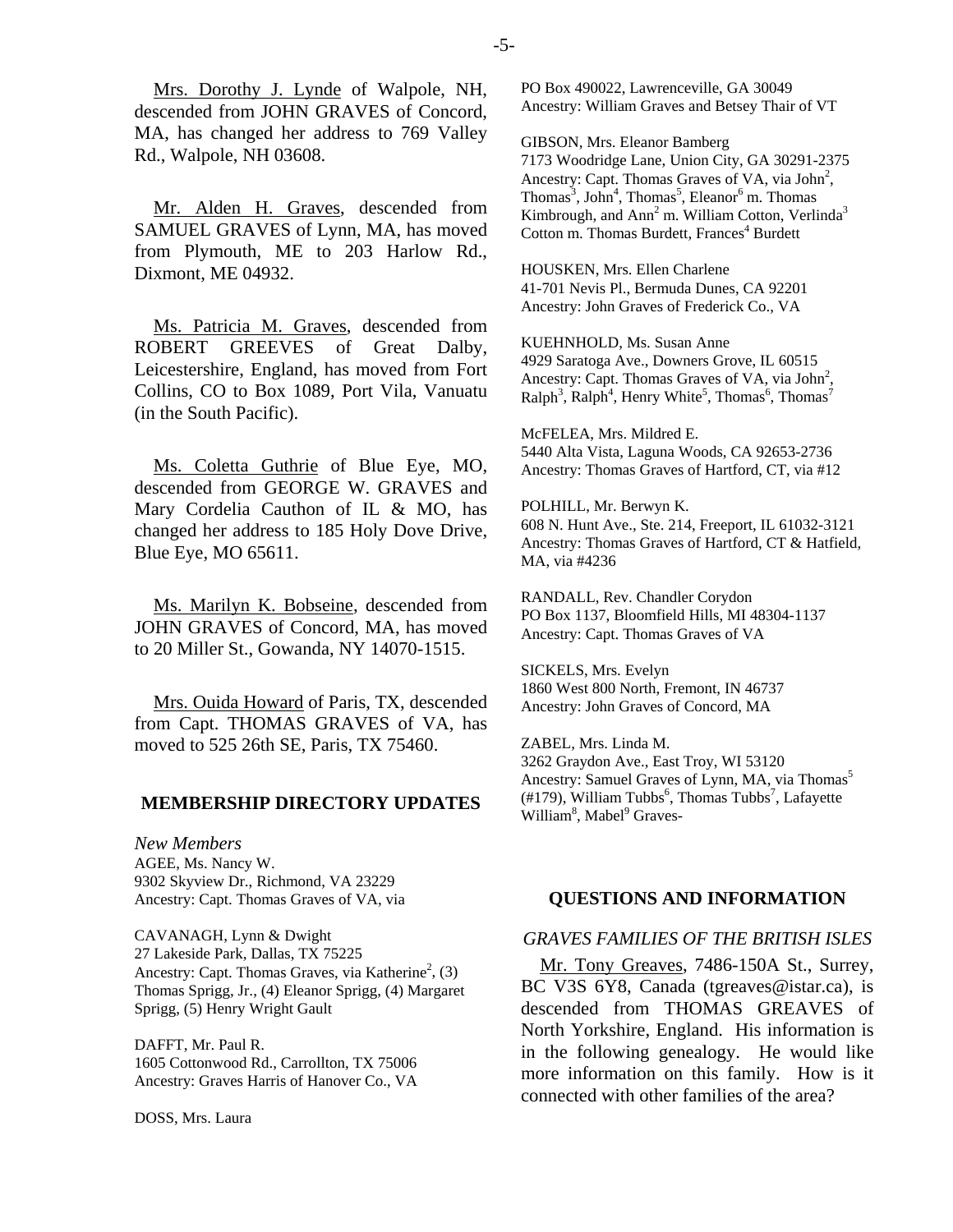## DESCENDANTS OF THOMAS GREAVES OF KIRKBY OVERBLOW OR SPOFFORTH, NORTH YORKSHIRE, ENGLAND

## GENERATION 1

Thomas Greaves (1) was born about 1590. He lived in either Kirky Overblow or Spofforth, both close together, near Harrogate, North Yorkshire.

Children - Greaves

- 2. John Greaves
- 3. Thomas Greaves
- 4. Isabel Greaves
- +5. William Greaves, m. Elicia Sumpster, 8 Nov. 1640, d. June 1686.

## GENERATION 2

William Greaves (5) married Elicia Sumpster on 8 Nov. 1640. He died in June 1686 and was buried 23 June 1686. He left a will. She was baptized 24 Sept. 1615 in Spofforth, North Yorkshire, and was buried 17 Sept. 1686, a widow.

Children - Greaves

+6. Thomas Greaves, bapt.c. 1645 (?), m(1) Ann Ellison, 26 Nov. 1668, m(2) Mary Saxton, 20 Nov. 1684, d. May 1693.

## GENERATION 3

Thomas Greaves (6) was baptized about 1645 (?), died in May 1693, and was buried 5 May 1693 in Spofforth, North Yorkshire. He first married Ann Ellison of Kirkby Overblow on 26 Nov. 1668. He married second Mary Saxton of Kirkby Overblow on 20 Nov. 1684. She was buried 3 March 1727.

Children - Greaves, by Ann Ellison

- 7. Mary Greaves, b. 3 Sept. 1670, bapt. 8 Sept. 1670, m. William Slater (of Washforth).
- 8. William Greaves, b. 29 Aug. 1672.
- +9. Richard Greaves, b. 1 July 1674, m. Mary Dawson, 15 Nov. 1691.
- +10. Thomas Greaves, b. 22 June 1675, m. Eleanor Greaves, d. July 1729.
	- 11. Ellin Greaves, b. 12 Feb. 1685.

Children - Greaves, by Mary Saxton 12. John Greaves (?)

#### GENERATION 4

## Richard Greaves (9) was born 1 July 1674. He married Mary Dawson on 15 Nov. 1691.

Children - Greaves

13. John Greaves (mentioned in will?)

Thomas Greaves (10) was born 22 June 1675, died in July 1729, and was buried 25 July 1729. He left a will. He married Eleanor Greaves, possibly a daughter of his cousin Richard Greaves.

## Children - Greaves

- 14. Elizabeth Greaves, b. 2 Jan. 1696.
- 15. Ann Greaves, b. 2 April 1696.
- 16. Thomas Greaves, b. 16 Oct. 1697.
- 17. Richard Greaves, b. 7 Jan. 1700.
- +18. William Greaves, b. 16 Jan. 1702, m. Rebecca Oats, 30 June 1720.
	- 19. Ellen Greaves, b. 15 June 1705.
	- 20. Ann Greaves, b. 31 Aug. 1705, m. Robert Wrighton, 16 July 1729.
	- 21. Abraham Greaves, b. 16 June 1710.
- 22. Sarah Greaves, b. 11 April 1712.
- +23. Abraham Greaves, b. 22 April 1715, m. Hannah Steel, 25 March 1744.
- 24. Esther Greaves, b. 13 May 1718.

## GENERATION 5

William Greaves (18) was born 16 Jan. 1702. He married Rebecca Oats on 30 June 1720.

## Children - Greaves

- 25. William Greaves, b. 16 June 1721.
- 26. Margaret Greaves, b. 13 Dec. 1723.
- 27. Rebecca Greaves, b. 17 Dec. 1724.
- 28. Iabel (?) Greaves, b. 30 July 1731.
- +29. John Greaves, b. 8 Feb. 1733, m. Mary Hearfield, 5 April 1768.
	- 30. Hellen Greaves, b. 21 Sept. 1735.
	- 31. Ann Greaves, b. 8 Dec. 1738, m. William Richardson, 22 Feb. 1762. He was a husbandman.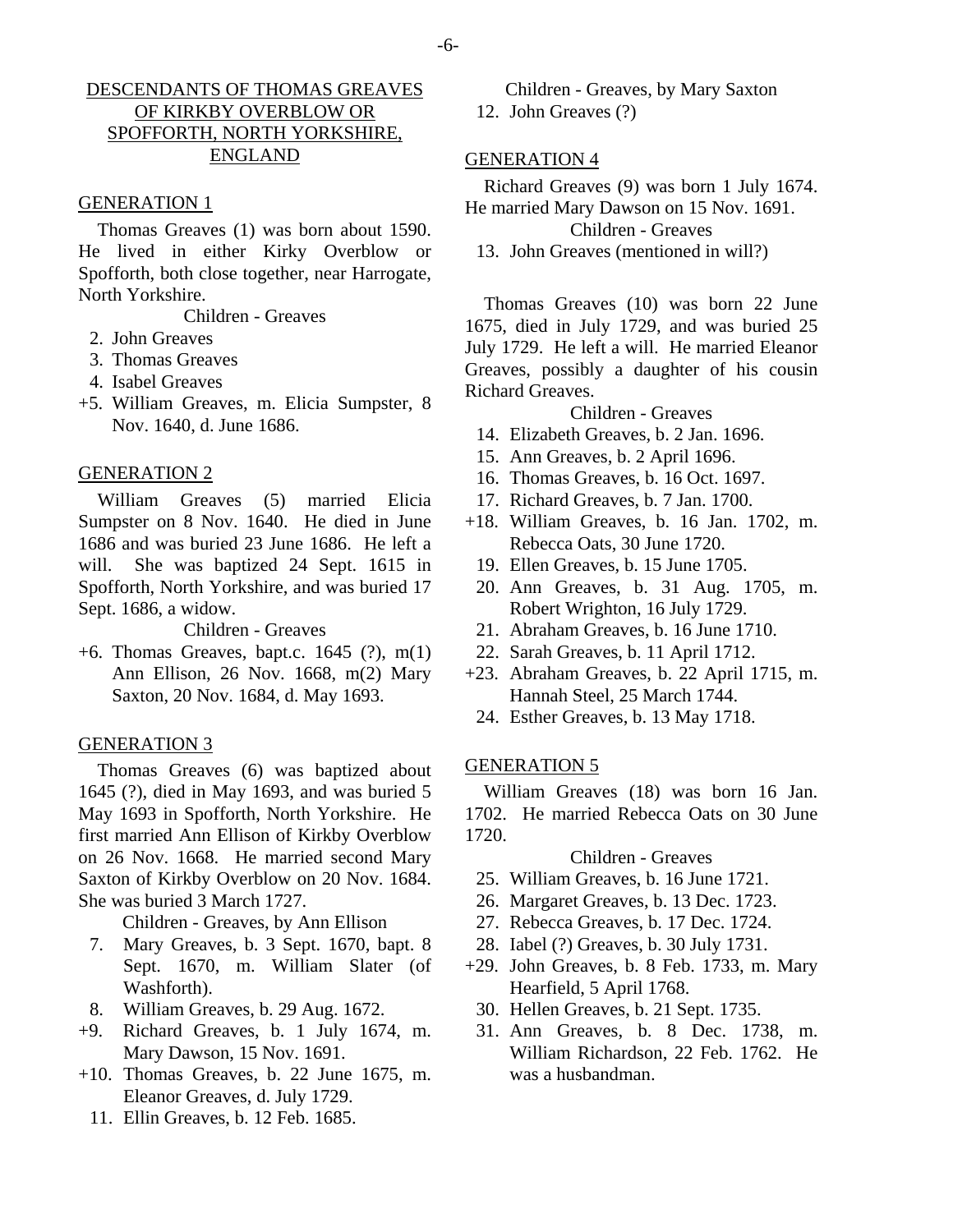Abraham Greaves (23) was born 22 April 1715. He was a farmer. He married Hannah Steel on 25 March 1744.

Children - Greaves

- 32. Richard Greaves, b. 18 Oct. 1744, bur. 29 Oct. 1744.
- +33. John Greaves, b. 10 Sept. 1745, m. Rachel Chew, 24 Feb. 1772.
	- 34. Abraham Greaves, b. 28 July 1746, bur. 3 Dec. 1763.
	- 35. Ann Greaves, b. 19 April 1748, m. Sam Allison (of Spofforth), 5 Aug. 1773 (Kirkby Overblow).
	- 36. Mary Greaves, b. 13 Aug. 1749, m. Thomas Reynolds, 22 June 1761. He was a husbandman.
- 37. Robert Greaves, b. 2 Nov. 1751, d. 1760.
- +38. Richard Greaves, b. 9 Sept. 1753, m. Mary ------.
- +39. Immanuel or Emmanuel Greaves, b. 27 June 1760, m. Tabitha Chambers, 3 July 1787, d. 19 Dec. 1844.
	- 40. Robert Greaves, b. 18 Dec. 1764, d. 1884.
	- 41. Benjamin Greaves, b. 17 Feb. 1767, m. Rebecca Powell, 1794.

#### GENERATION 6

John Greaves (29) was born 8 Feb. 1733. He was a farmer. He married Mary Hearfield, daughter of Sam Hearfield, on 5 April 1768. She was of Spofforth, North Yorkshire. They both left wills.

## Children - Greaves

- 42. Sarah Greaves, b. May 1769, m. ------ Parkin, 7 June 1800,
- 43. William Greaves, b. 30 Oct. 1772, m. Elizabeth West, 7 June 1795 (Kirkby Overblow). It appears from evidence in a will that this William Greaves is more likely a son of John Greaves (#33) and Rachel Chew, as shown below.
- 44. Ann Greaves, b. 29 May 1774.
- 45. John Greaves, b. 30 May 1776.
- +46. Samuel Greaves, b. 8 Aug. 1779, m. Margaret ------, d. March 1848.
	- 47. Arthur Greaves, b. 21 Sept. 1781.
	- 48. Mary Greaves, b. 5 March 1784.

John Greaves (33) was born 10 Sept. 1745. He was a husbandman. He married Rachel Chew on 24 Feb. 1772.

Children - Greaves

+49. William Greaves, b. 30 Oct. 1772, m. Elizabeth West, 7 June 1795.

Richard Greaves (38) was born 9 Sept. 1753. He married Mary ------.

Children - Greaves

50. Sarah Greaves, b. 25 March 1790.

Immanuel or Emannuel Greaves (39) was born 27 June 1760 and died 19 Dec. 1844. He married Tabitha Chambers on 3 July 1787 in Harewood (?). She was baptized 25 Sept. 1766 in Dunkes.

Children - Greaves

- 51. William Greaves, b. 11 Nov. 1787, m. Sarah Briggs, 12 Oct. 1810. Lived in Wike. Ancestors of Rita.
- 52. Hannah Greaves, b. 18 Oct. 1789.
- 53. Robert Greaves, b. 26 Dec. 1791.
- 54. Rebecca Greaves, b. 16 March 1794.
- 55. Ann Greaves, b. 16 Nov. 1796.
- 56. Dinah Greaves, b. 24 March 1799.
- 57. Faith Greaves, b. 16 Aug. 1801.
- 58. Frances Greaves, b. 25 March 1804.
- 59. Rebecca Greaves, b. 23 April 1809.
- 60. Benjamin Greaves, b. 23 April 1809.
- 61. Abraham Greaves, b. 14 Jan. 1811, m. Hannah ------.

#### GENERATION 7

Samuel Greaves (46) was born 8 Aug. 1779, died in March 1848, and was buried 28 March 1848. He married Margaret ------. She was born in 1784 and died in 1848.

Children - Greaves

 62. William Greaves, b. 11 May 1813, d. 1822.

William Greaves (49) was born 30 Oct. 1772. He married Elizabeth West on 7 June 1795 in Kirkby Overblow, North Yorkshire.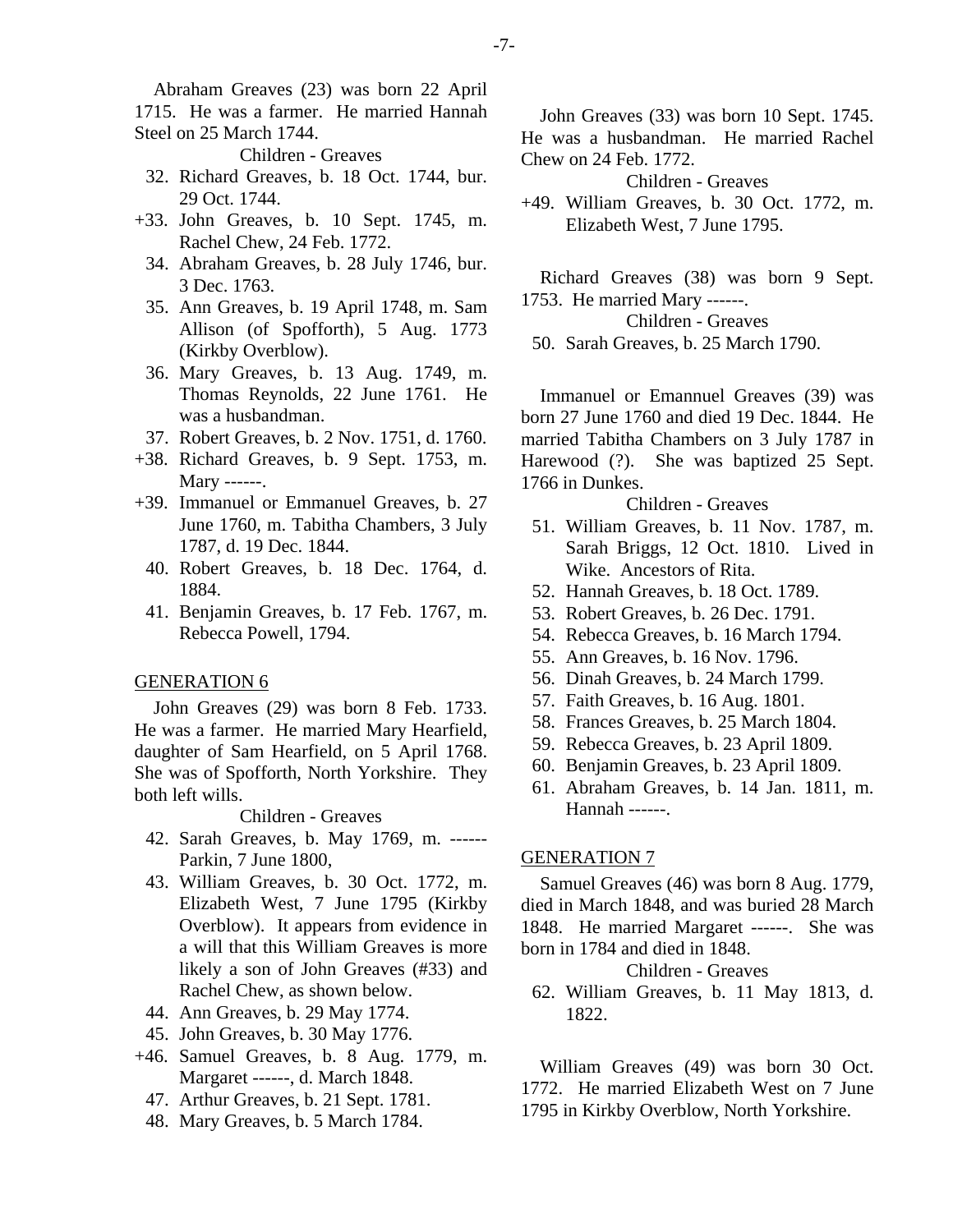Children - Greaves

- 63. William Greaves, b. 24 April 1796.
- 64. John Greaves, b. 11 Feb. 1798.
- 65. Christopher Greaves, b. 16 Sept. 1798.
- +66. George Greaves, b. 18 Dec. 1799, m. Hannah Ellsworth, 29 or 30 Aug. 1829.
	- 67. Elizabeth Greaves, b. 10 Jan. 1802.
	- 68. Hannah Greaves, b. 20 May 1804.
	- 69. Robert Greaves, b. 25 May 1806.
	- 70. Charles Greaves, b. 19 Aug. 1810.

## GENERATION 8

George Greaves (66) was born 18 Dec. 1799, and died in Kirkby Overblow, North Yorkshire. He married Hannah Elsworth on 29 or 30 Aug. 1829 at St. Peters, Leeds. She was born 22 Sept. 1803, daughter of William Elsworth and his first wife Ann ------.

Children - Greaves

- 71. Jane Greaves, b. 10 July 1831.
- 72. Samuel Greaves, b. 17 July 1832.
- 73. Joseph Edward Elsworth Greaves, b. 1 Aug. 1834.
- 74. William Henry Greaves, b. 10 May 1836.
- 75. Jane Ann Greaves, b. 14 Feb. 1838.
- 76. Eliza Greaves, died in infancy.
- +77. James Elsworth Greaves, b. 4 Feb. 1843, m. Eliza A. ------.
	- 78. Benjamin Greaves, b. 19 April 1849.

## GENERATION 9

James Elsworth Greaves (77) was born 4 Feb. 1843. He married Eliza A. ------. In the 1881 census they lived in Wesley Place, Bramley, Yorkshire.

Children - Greaves

- 79. Louis Greaves, m. ------. Two children, Bessie and a son who died in Iceland in WW II.
- 80. Ernest Greaves, no children.
- 81. William Greaves, no children.
- 82. Percy Greaves, 2 girls.
- 83. Kate Greaves, 2 girls.
- 84. Nora Greaves, 1 son Ernest.
- +85. James R. Herbert Greaves, m. May Briggs.
- 86. Roseline Greaves, m. Fred Rush. Lived in Toronto, Ontario, Canada, and Victoria, BC.
- 87. Estella Greaves, m. ------ Redshaw. Lived in Rochester, NY. 1 daughter Yvonne.
- 88. daughter, died in infancy.
- 89. daughter, died in infancy.

## GENERATION 10

James R. Herbert Greaves (85), called Herbert, was buried in Zion Baptist Church Cem. (?). He married May Briggs. She had 2 sisters and 1 brother. Her family was in the victualling trade, her father being a licensee of The Grapes public house.

## Children - Greaves

- +90. Clifford Reginald Greaves, b. 26 March 1910, m. Doris Mary Jackson, 26 July 1935, d. 4 July 1980.
	- 91. Ivor Greaves

## *GRAVES FAMILIES OF GERMANY*

Mr. Egbert Graeve, 1400 Arbor Ave., Los Altos, CA 94024-5911 (graeve@ieee.org), would like to learn more about his part of the family. See the following genealogy.

## DESCENDANTS OF LUDWIG GREVE AND AMALIE KOEHLER OF HANNOVER, GERMANY & BUER, WESTPHALIA, PRUSSIA

#### GENERATION 1

Ludwig Greve (1) in the early 1800's moved from Hannover, Germany to the city of Buer in Westphalia, which was a part of Prussia at that time. He married Amalie Koehler, also from Hannover. (R-1)

## Children - Greve

+2. Heinrich Ernst Greve, m. Anna Margarete Neukirchen, 15 Sept. 1833.

## GENERATION 2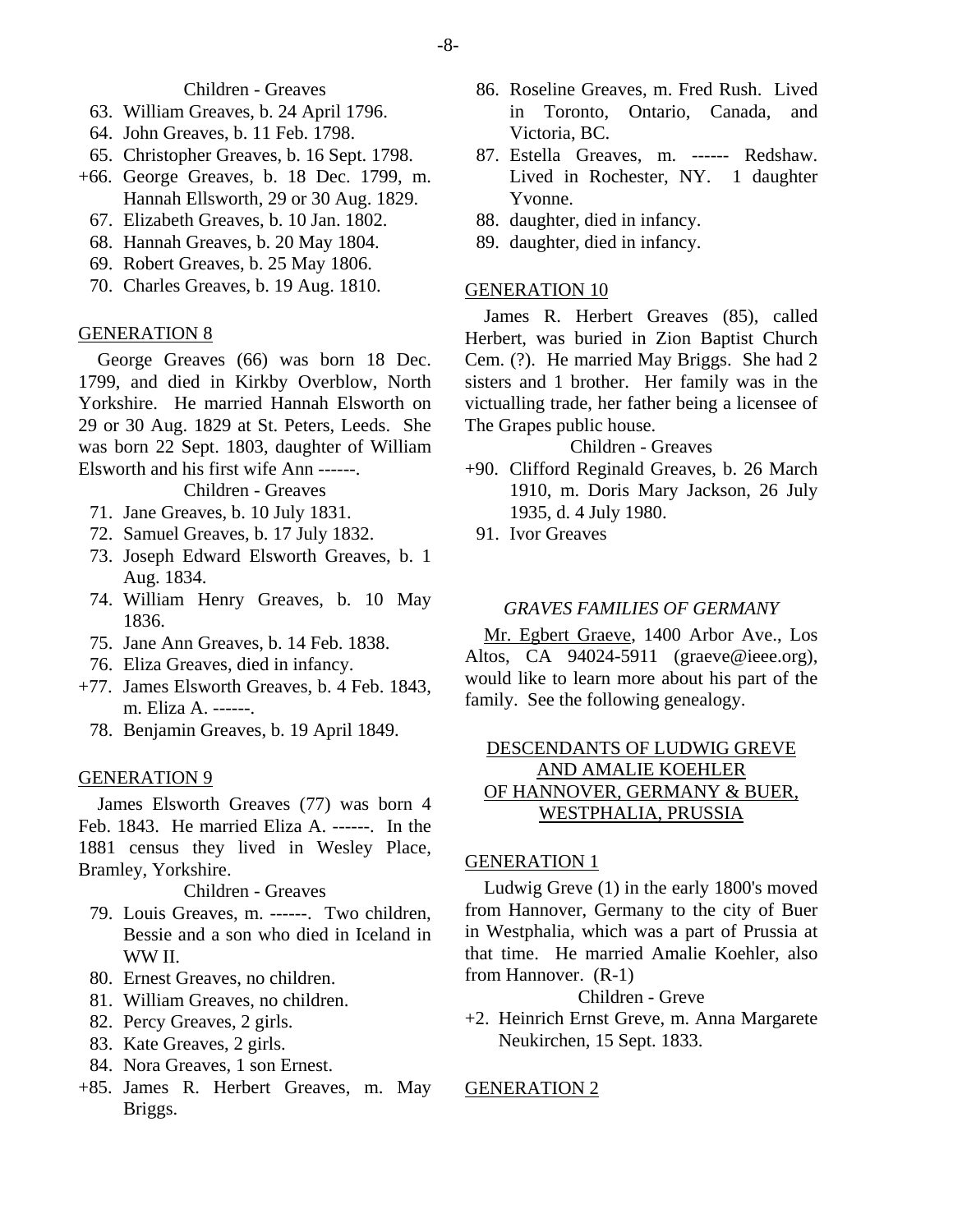Heinrich Ernst Greve (2) married Anna Margarete Neukirchen on 15 Sept. 1833 in Buer, Westphalia. She was born 3 Sept. 1807 in Buer.

Children - Greve

+3. Hermann Wilhelm Greve, b. 22 June 1839, m. Wilhelmine Kuhlen.

## GENERATION 3

Hermann Wilhelm Greve (3) was born 22 June 1839 in Sterkrade, a city in the Rhine province of Prussia (now part of Oberhausen, North Rhine Westfalia, Germany). He married Wilhelmine Kuhlen from Wickrath, Rhine province. Note the change in spelling of the last name.

#### Children - Graeve

- 4. Luise Graeve, b. 1867, m. Anton Engels.
- 5. Wilhelm Graeve, b. 1869. No children.
- +6. Heinrich Graeve, b. 6 Sept. 1871, m. Wilhelmine Busch, 18 Aug. 1898.

## GENERATION 4

Heinrich Graeve (6) was born 6 Sept. 1871 in Moenchen-Gladbach, Rhine province. He married Wilhelmine Busch on 18 Aug. 1898. All their sons were born in Hiesfeld, near Oberhausen, Rhine province.

Children - Graeve

- 7. Friedrich Graeve, b. 19 Feb. 1899.
- 8. Willi Heinrich Graeve, b. 11 July 1904. Father of Egbert ("Bert") Graeve.
- 9. Heinz Graeve, b. 19 April 1916.

Ms. Jennifer Taylor, 1459 Turfwood Dr., Pfafftown, NC 27040 (jt4books @mindspring.com), is interested in more information about her ancestor CONRAD GRAVES and his descendants, as shown below. Others who are also interested include: Mr. William L. Murphy, P.O. Box 26482, Raleigh, NC 27611, and Mrs. Janice R. Dickenson, 863 South Park St., Fairmont, MN 56031. Ms. Katherine Purtich, 717 Ronald Ct., Los Altos, CA 94024, is also interested and would especially like to learn about the

family and ancestry of John Mock who married Conrad's daughter Catharine.

## DESCENDANTS OF CONRAD GRAVES AND MARY FRASER OF PA & ROWAN CO., NC

## GENERATION 1

Conrad Graves (1) was born about 1745, possibly in Berks Co., PA, and died in 1822 in Rowan Co., NC. He married Mary Fraser, daughter of Phillip Jacob Fraser, on 9 Jan. (or July) 1767 in Rowan Co., NC. His will was dated 11 May 1820 and was probated in May 1822. The children were named in his will. The sons are in order of birth as are the daughters, but the relative order of sons and daughters is not known. Mary died before 1820.

According to Mr. Murphy, Conrad Graves supposedly migrated from the Heidelburg School area of Bucks (or Berks?) Co. or Lancaster Co., PA to Rowan Co., NC as a young unmarried man. He has found only two Conrads, both of whom fit the right time and place. One Conrad was a son of Johan George Graff and Catharine nee Graf. He was born in Lancaster on 20 Aug. 1744 and died 11 Aug. 1784. He married Susanna Schwarz on 24 Jan. 1775 and had 3 sons, all who died young and unmarried, obviously not the right Conrad. The other Conrad was John Cunradt Graff, a son of John Michael Graff of Lancaster Co., PA. He was born 22 Sept. 1734 and was baptized 13 Oct. 1734. His sponsors were John Cunradt Fey/Fry and his wife Anna Elizabetha. He is the most likely candidate for Conrad Graves.

John Michael Graff was from Elsenz in the Northern Kraichgau. He was called "the miller's servant" in the records there. His wife was Catharina by whom he had an unknown child in 1728 and arrived in Pennsylvania on the Dragon in 1732. He married a second time, wife's name unknown, and had John George, born 6 April 1739, and John Cunradt, both of whom were baptized at Trinity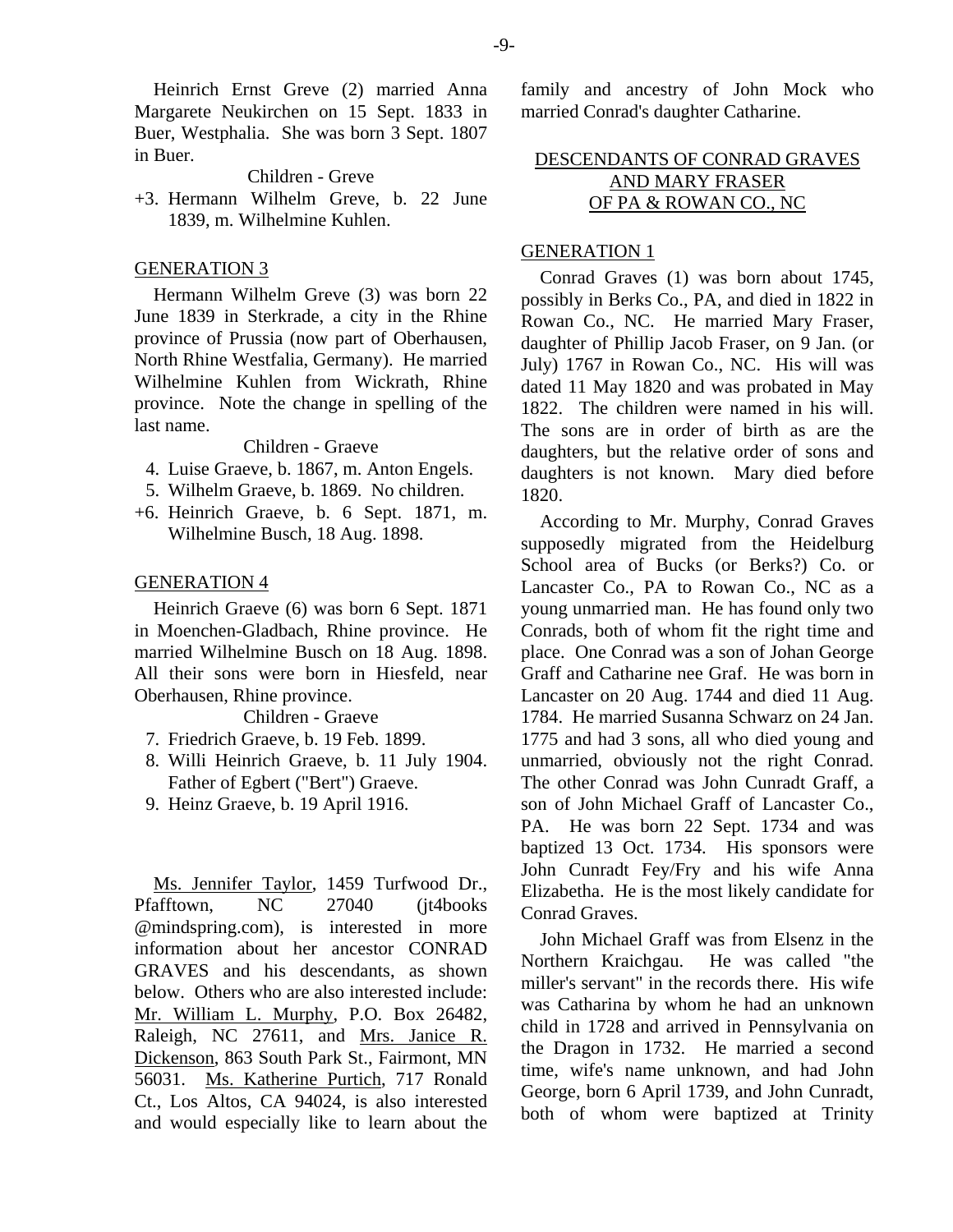Lutheran Church in Lancaster, PA. There was also a daughter Maria Catarina born 9 Nov. 1742 who appears in the records of Muddy Creek Lutheran Church. Since no further records of John Cunradt Graff have been found in PA, he may have joined the migration southward to Rowan Co., NC.

There was a German Lutheran Church in Davie Co. (formed from Rowan Co. in 1836) where Conrad settled. It was called New Jerusalem, and nothing remains today but the cemetery. A fraction of the records have made it through the years and contain some few references to the Graff family, mainly Conrad's sons John George and Phillip Jacob.

Children - Graves

- +2. Catharine C. Graves, m(1) John Mock, 4 Oct. 1790, m(2) Charles Hase, 1808.
- +3. George Graves, b.c 1770, m. Elizabeth Booe, 8 (or 18) Dec. 1792, d. 1837.
	- 4. Philip Jacob Graves, m. Elizabeth ------.
- +5. John Graves, b.c. 1780, m. Amelia Adams, 2 April 1806, d. 1847.
	- 6. Eve Graves, m. ------ Hamilton.
	- 7. Elizabeth Graves, m. Asa Wyatt, 2 Feb. 1813.
	- 8. Sarah Graves, m. Josiah D. Potts, 19 Sept. 1812.

#### GENERATION 2

Catharine C. Graves (2) first married John Mock on 4 Oct. 1790 in Rowan Co., NC. She secondly married Charles (?) Hase (or Hays) in 1808.

Children - Mock

- 9. Sarah Mock, b. 6 Aug. 1791, bapt. 9 Jan. 1792 (Heidelburg Lutheran Church, Rowan Co., NC), m. John Cook.
- 10. Anna Mock, b. 2 April 1793, bapt. 2 June 1793 (Heidelburg Lutheran Church, Rowan Co., NC). Is she the same person as Nancy Mock?
- +11. Nancy Mock, b. 12 April 1793, m. Champion T. Harris, 18 Nov. 1826.
	- 12. Barbara Mock, m. Tennison Cheshire.
	- 13. Mary Mock, m. David Hudlin.
- +14. George Mock, b. 1802, m. Lucinda Pippin, 4 March 1819, d. 12 Dec. 1881.

 15. John Mock, m(1) Betsey Pippin, (Orange Co., IN), m(2) Eleanor Tenery. He may also have married Clarissa Parsons.

George Graves (3) was born about 1770 in Rowan Co., NC, and died in 1837 in Davie Co., NC (formed from Rowan Co. in 1836). He married Elizabeth Booe on 18 (or 8) Dec. 1792 in Rowan Co., NC.

Children - Graves

- +16. Sarah Graves, m. James Foster.
	- 17. Elizabeth Graves, m. James Torrentine, 21 Dec. 1826.
	- 18. John Graves, possibly m. Susanna Fox.
	- 19. Margaret Graves, m. Wesley Jones, 12 Sept. 1822.
	- 20. Rachel Graves, m. Moses Burgess.
	- 21. George Graves, Jr.

John Graves (5) was born about 1780 and died in 1847, both in Rowan Co., NC. He married ------.

There was a John C. Graves who married Nancy ------ and had at least 1 child: Nathan (or Nathaniel) Graves, b.c. 1826 in Davie Co., NC, m. Rebecca Booe. Could John C. be the same or related to this John Graves? John's brother George married Elizabeth Booe.

## Children - Graves

 22. Henry F. Graves, m. Mary E. Foster, d. before 1847.

#### GENERATION 3

Nancy Mock (11) was born 12 April 1793 in Rowan, NC. She married Champion T. Harris on 18 Nov. 1826 in Surry Co., NC. He was born about 1805 in NC. All their children were born in NC.

Children - Harris

- +23. Lewis A. Harris, b. 10 Sept. 1827, m. Elizabeth Gray, 23 Sept. 1848, d. 1 April 1905.
	- 24. Eliza Harris, b.c. 1830.
	- 25. Edmund J. Harris, b.c. 1832, m. Jane Pettijohn, 31 Dec. 1853 (or 1 Jan. 1854) (Wilkes Co., NC).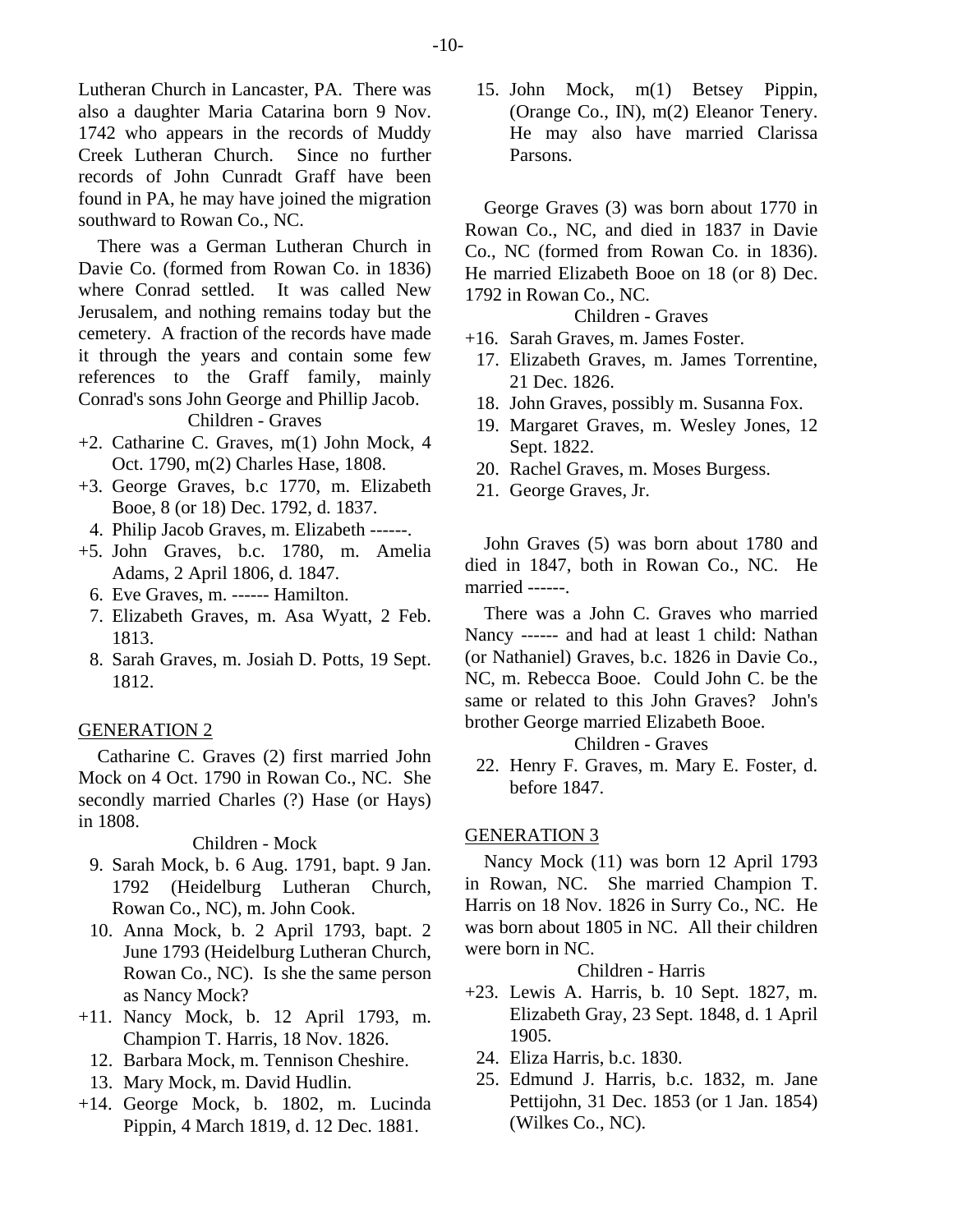- 26. Malissa Harris, b.c. 1834.
- 27. Martha Harris, b.c. 1835.
- 28. Hiram Harris, b.c. 1839, m. Martha Aldrage, 2 March 1860 (Yadkin Co., NC).
- 29. Nancy Harris, b.c. 1841, m. ------ Money.
- 30. Elizabeth Harris, b.c. 1843.

George Mock (14) was born in 1802 in Rowan Co., NC, and died 12 Dec. 1881 in Edgar Co., IL. He married Lucinda Pippin, daughter of Arthur Pippin (served in War of 1812) and Mary Hudnall, on 4 March 1819 in Orange Co., IN. She was born in 1801 in Edgecombe Co., NC, died 28 Oct. 1883, and was buried in Edgar Co., IL. Their first 6 children were born in Orange Co., IN, and the others in IL. It is interesting to note that there are two sets of twins among the following children.

Children - Mock

- 31. Mary Mock, b. 10 Nov. 1819, m. Perry Wilson, 16 Oct. 1839 (Edgar Co., IL).
- +32. Nancy Mock, b. 2 Sept. 1820, m(1) Paul Thatcher, 24 Sept. 1839, m(2) John Rogers, 4 April 1850, d. 24 Sept. 1910.
	- 33. David Mock, b. 30 July 1822, d. before 1830.
	- 34. Elizabeth ("Betsey") Mock, b. 25 March 1825, m. Elisha Clark, 25 May 1851 (Edgar Co., IL), d. 28 Sept. 1853.
	- 35. Sarah Mock, b. 25 March 1827, m. Franklin Childress, 20 Jan. 1851 (Edgar Co., IL).
	- 36. John Nelson Mock, b. 15 Sept. 1829, m. Mary T. Cissell, 28 Sept. 1854 (Edgar  $Co., IL$ ).
	- 37. Franky Jane Mock, b. 14 Jan. 1831, m. David M. Graham, 6 Feb. 1849 (Edgar Co., IL), d. 12 Feb. 1919 (Coles Co.,  $IL$ ).
	- 38. Martha Anne Mock, b. 2 April 1834 (Edgar Co., IL), m. John Piper, 20 April 1854 (Edgar Co., IL), d. 26 May 1906 (Clarke Co., IA). Bur. Osceola, IA.
	- 39. Margaret Ellen Mock, b. 9 May 1836 (Edgar Co., IL), m. Azariah Shelton

Childress, 19 Aug. 1859, d. 27 Aug. 1912 (Coles Co., IL).

- 40. Lucinda Mock, b. 15 Nov. 1839, m(1) Jacob Childress, 20 Sept. 1860, m(2) Isaac Rowland, 30 April 1871, d. 15 Nov. 1917 (Paris, Logan Co., AR).
- 41. George Mock, b. 15 Nov. 1839, m. Barbara Anne Frank, 23 Dec. 1867 (Edgar Co., IL), d. 26 Dec. 1928 (Denver, CO). Twin of Lucinda.
- 42. William Mock, b. 19 Dec. 1841, m. Hannah Bradfield, 6 June 1867, d. 10 Nov. 1928 (Montrose, Montrose Co.,  $CO$ ).
- 43. James Mock, b. 19 Dec. 1841. Twin of William.
- 44. Isaac Mock, b. 30 Sept. 1844.

Henry F. Graves (22) was born in Rowan Co., NC, and died before 1847 in Davie Co., NC. He married Mary E. Foster, daughter of John Foster who died in 1849 in Davie Co.,

NC. Mary died before 1849 in Davie Co.

Children - Graves

+45. John Franklin Graves, b. 1836, m(1) ------ m(2) Lucinda C. (Ellis) Smith, 1 Jan. 1860.

## *NORTHERN GRAVES FAMILIES*

Ms. Kelly S. Green Jenks, PO Box 851, Arlington, VT 05250 (rlelcher@sover.net), is looking for the ancestry of her ancestor GEORGE GRAVES of VT. Her information is below. [ED. NOTE: A search of the 1900 census for George Graves should provide a lot more information about the family. Then, the birth and marriage of George could probably be found in the VT vital records, and George might be found as a child in the family of his parents in an earlier census.]

## DESCENDANTS OF GEORGE GRAVES OF LUDLOW, WINDSOR CO., VT

#### GENERATION 1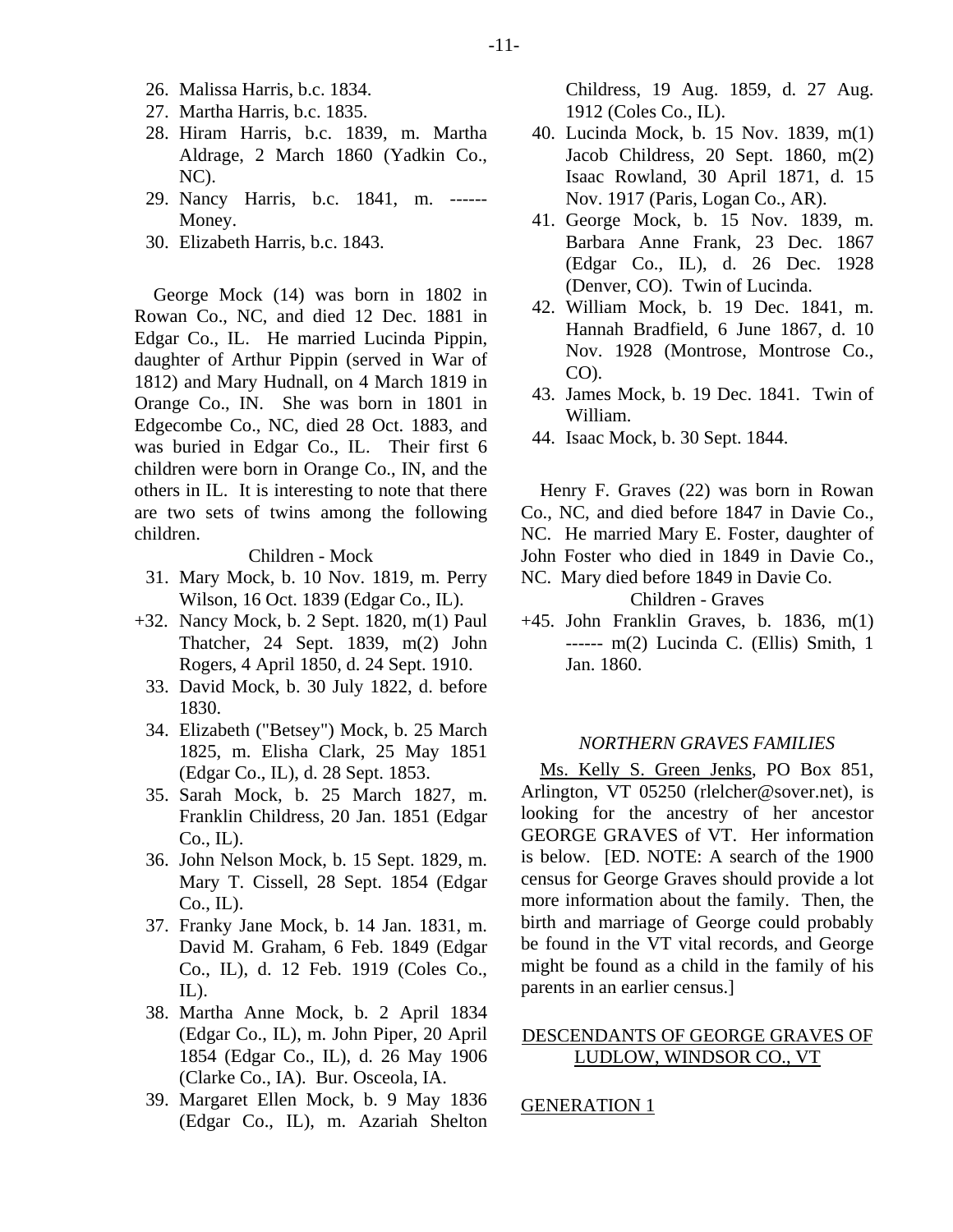George Graves (1) married ------. He was listed as the father on the birth record of his daughter.

Children - Graves

+2. Cora May Graves, b. 25 May 1891, m. Frank J. King, d. 12 Dec. 1947.

## GENERATION 2

Cora May Graves (2) was born 25 May 1891 (or 1892) in Ludlow, Windsor Co., VT, and died 12 Dec. 1947. She married Frank J. King. He was born 31 Dec. 1883 in Chester, Hampden Co., MA, and died 14 July 1961.

Children - King

- 3. Ferris G. King, b. 18 June 1918, d. 12 Dec. 1947.
- 4. Frank James King, b. 1 Feb. 1922, d. 28 Dec. 1988 (VT).
- 5. Cora Emily King, b. 4 Dec. 1923 (Ludlow, VT), m. ------ Green. Grandparents of Kelly Jenks.
- 6. Edna King, m. ------ Nicholes (?).
- 7. Edwin King (?)

Ms. Marita Ortaleza, 911 West 75th Ave., #1, Anchorage, AK 99518 (pasagshak @yahoo.com), was looking for a MELISSA GRAVES, daughter of a lady with the last name Riskey. Melissa was born 29 Nov. 1848 in Berlin, WI, and died 27 Aug. 1936.

Melissa was found to be a daughter of Chandler M. Graves, as discussed below. More information about the family of Chandler Graves, Melissa, and her descendants would be appreciated. What is the ancestry of Chandler?

## GENERATION 1

Chandler M. Graves (1) grew up in VT and moved to WI. He married Abigail Lathrop, oldest daughter of Leamon (or Lemon or Lamon) P. Lathrop and Hannah Welch, on 17 Nov. 1847 in Fond du Lac Co., WI. She was born 29 Nov. 1828 in Montpelier, Caledonia Co., VT, died 12 Jan. 1912 in Ellendale, ND, and was buried in Ellendale. Abigail married

Lewis Ressiguir (?) as her second husband. The Lemon P. Lathrop family moved from VT to WI in 1846, settling in the area of Ripon and Berlin. Both children of Chandler and Abigail were born in Ripon or Berlin, WI.

Children - Graves

- +2. Melissa Emeline Graves, b. 29 Nov. 1848, m(1) Charles I. Smith, 1 April 1870, m(2) Frank Ashton Harvey.
- +3. Julia Anne Graves, b. 6 Jan. 1851, m. George Lafayette Harvey, 17 April 1871, d. 3 July 1935.

#### GENERATION 2

Melissa Emeline Graves (2) was born 29 Nov. 1848 in Ripon or Berlin, WI. She first married Charles I. Smith on 1 April 1870 in WI. She secondly married Frank Ashton Harvey, son of Titus J. Harvey and Rosetta ------, both from NY. He was born in Green Lake Co., WI.

Children - Smith

- 4. Ina Algetta Smith, b. 1870 (WI). Children - Harvey
- 5. Luther Harvey
- 6. Jewel Harvey, m. Jim Easton. Adopted 1 daughter.
- 7. Maude Harvey
- +8. Jesse Mae Harvey, b. 25 Feb. 1895, m(1) Douglas Gamble, m(2) ------.
	- 9. Hannah Harvey
	- 10. Lula Harvey

Julia Anne (or Ann) Graves (3) was born 6 Jan. 1851 in Berlin, WI, died 3 July 1935 in Frankfort, SD, and was buried in Ellendale, ND. She married George Lafayette Harvey, son of Titus J. Harvey and Rosetta (or Rozetta) ------, on 17 April 1871 in Berlin or Ripon, WI. He was born 18 July 1844, possibly in PA, died 12 March 1911 in the V.A. Hospital in Hot Springs, SD, and was buried in Ellendale, ND. Their first 3 children were born in Berlin, WI, and the last 2 in Ellendale, ND.

#### Children - Harvey

+11. Mattie Harvey, b. 27 March 1874, m. Luke Whelan, d. summer 1954.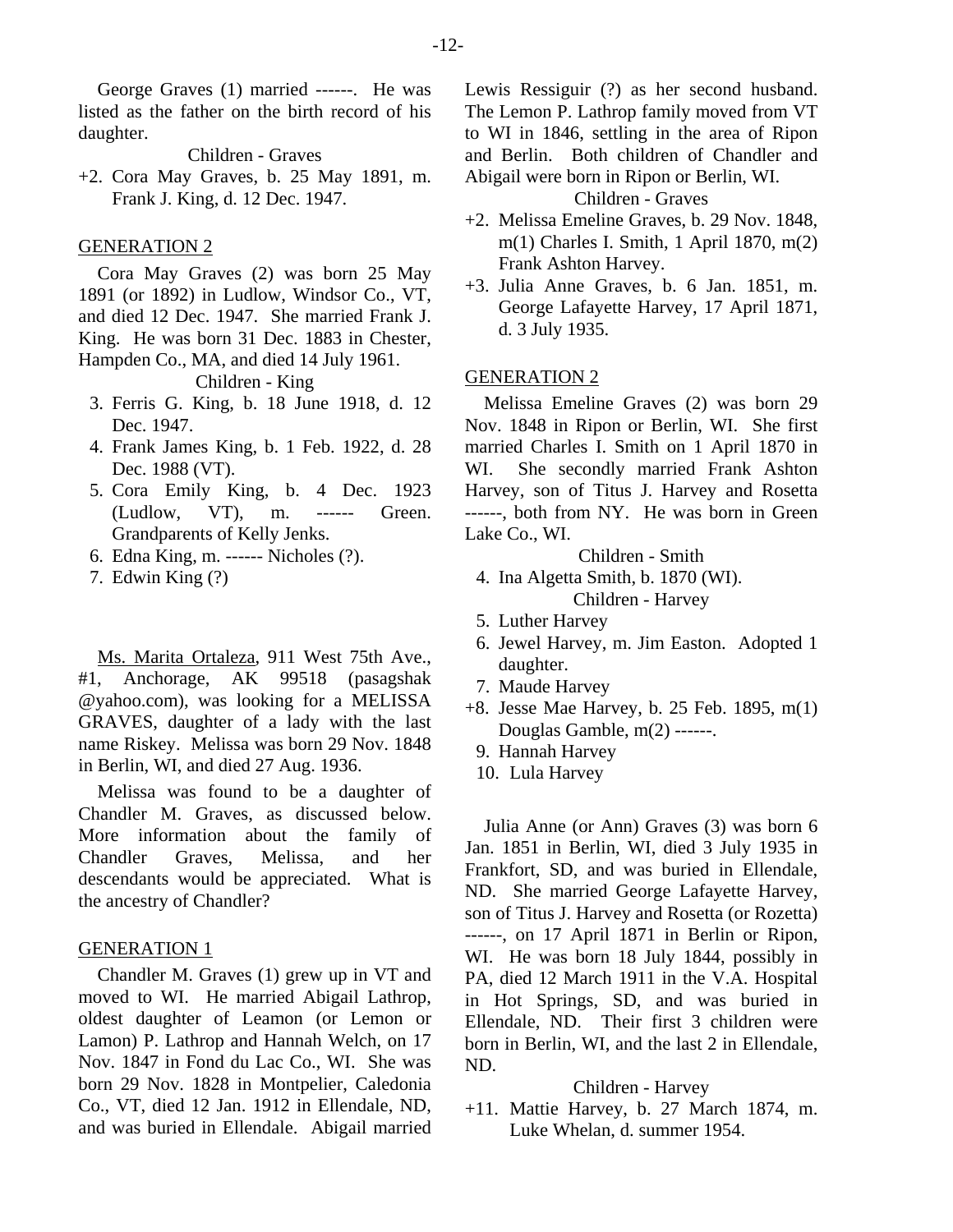- +12. Grace Lillian Harvey, b. 7 Sept. 1878, m. Charles Henry Halsted, 13 Jan. 1894, d. 24 Sept. 1960.
	- 13. Robert Harvey, b. 8 Jan. 1883, never married, d. 13 April 1904 (from appendectomy, Ellendale, ND).
- +14. Nellie Mae Harvey, b. 8 March 1888, m. George Hassinger, 25 Nov. 1907, d. 11 Sept. 1972.
- +15. Dorothy Harvey, b. 10 March 1893, m. Richard John Gamble, 1916.

## *THOMAS GRAVES OF HARTFORD, CT & HATFIELD, MA*

Mr. John F. Bishop, 1925 Wingfield Way, Carmichael, CA 95608 and Mrs. Mildred E. McFelea, 5440 Alta Vista, Laguna Woods, CA 92653-2736, are both descended from THOMAS GRAVES via Isaac<sup>2</sup> Graves m. Mary Church, Sarah<sup>3</sup> Graves m. Benjamin Barrett. The family from there is as follows. They are both interested in learning more.

## GENERATION 3

Sarah Graves (12) married Benjamin Barrett of Sunderland, MA, son of John Barrett, on 27 April 1677 in Sunderland. She died in Sunderland. He married second Mary Alexander, daughter of John Alexander. Benjamin was born 1653 in Malden, MA, and died 1690 in Deerfield, MA.

Children - Barrett

- 13. Sarah Barrett, b. 1678, m. Joseph Scott (of Hatfield, MA), c. 1698.
- 14. Rebecca Barrett, b.c. 1680, m(1) Benoni Wright (of Northfield, MA), c. 1700, m(2) Samuel Dickinson (of Hatfield, MA).
- +15. John Barrett, b.c. 1682, m(1) Mary or Margaret Parker, m(2) Hannah Downer, 10 Dec. 1730.
- +16. Benjamin Barrett, b. 7 Oct. 1682, m. Hannah Foster, 18 June 1705, d. 17 Jan. 1728.

 17. Jonathan Barrett, m. Rebecca Whaples, 1716 (Hartford, CT). She was dau. of John Whaples.

## GENERATION 4

John Barrett (15) was born about 1682. He first married Mary or Margaret Parker. He married second Hannah Downer, daughter of Joseph Downer and Mary Knight of Newbury, MA and Norwich, CT, on 10 Dec. 1730 in Norwich, CT. They lived in Chelmsford and Littleton, MA, and later in Deerfield and Sunderland, MA. All their children were born in Deerfield, MA.

#### Children - Barrett

- +18. Eleanor Barrett, b. 17 Aug. 1731, m. Isaac Morton, c. 1752, d. 30 April 1825.
- 19. Tryphena Barrett, b. 14 May 1733.
- 20. Hannah Barrett, b. 21 Feb. 1736.
- 21. Margaret Barrett, b. 21 Feb. 1736.
- 22. Zebulon Barrett, b. 12 May 1738, m. Elizabeth ------, d. 26 Dec. 1775 (Windsor, CT).

Benjamin Barrett (16) was born 7 Oct. 1682 in Hatfield or Deerfield, MA, and died 17 Jan. 1728 in Sunderland, MA. He married Hannah Foster on 18 June 1705.

Children - Barrett

+23. Isaac Barrett, b. 1711, m. Susanna Newton.

#### GENERATION 5

Eleanor Barrett (18) was born 17 Aug. 1731 in Deerfield, MA, and died 30 April 1825 in Windsor, CT. She married Isaac Morton, son of John Morton and Jane Williams, about 1752 in Windsor, CT. He was born 19 Feb. 1714 and died 11 July 1790, both in Windsor, CT.

Children - Morton

- 24. John Morton, b. 10 May 1753.
- 25. Abner Morton, b.c. 1754, m(1) Sarah ------, m(2) Elizabeth ------.
- +26. Diodate Morton, b.c. 1756, m. Jemima Rockwell, d. 24 March 1812. Ancestor of John F. Bishop.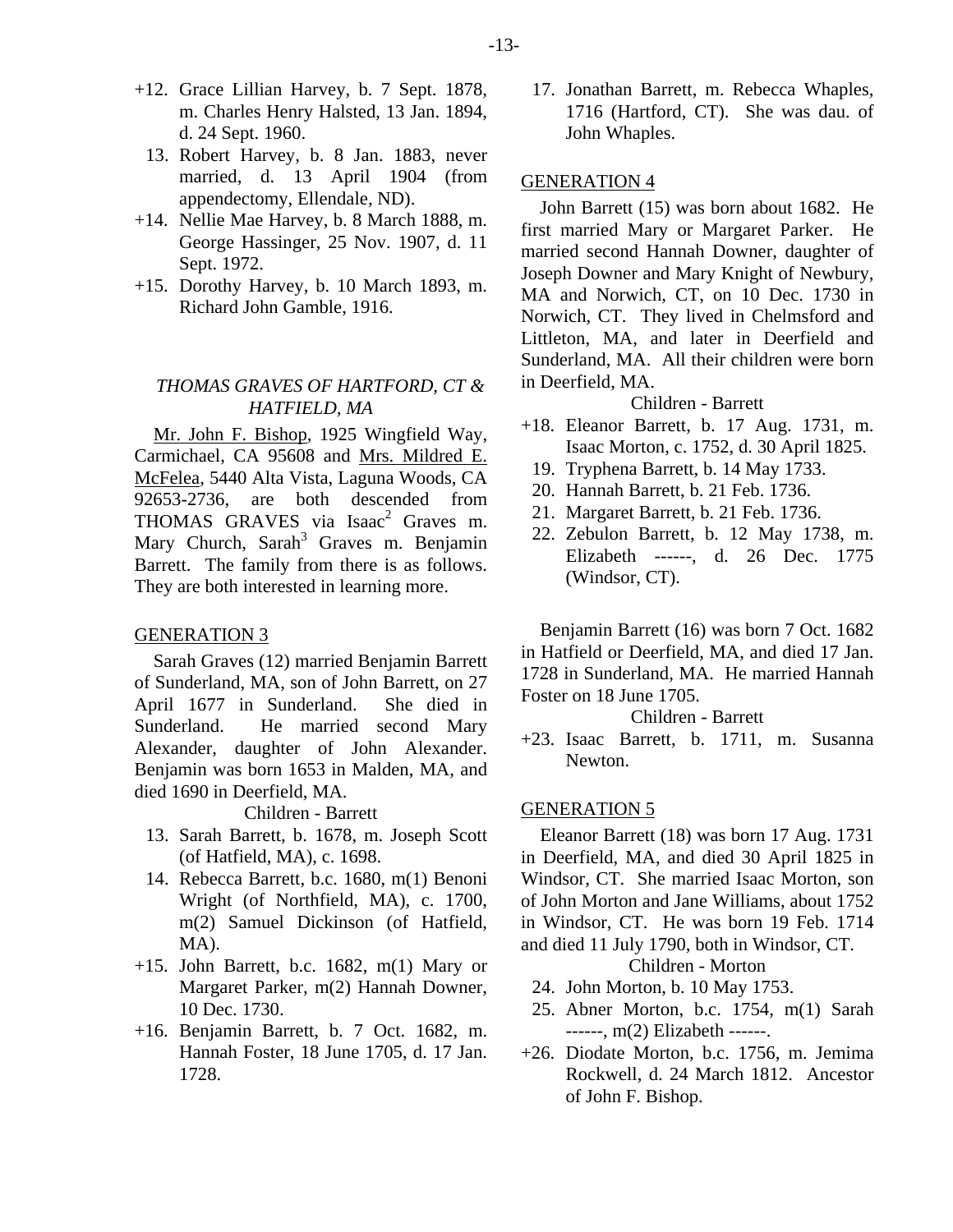- 27. Alexander Morton, b.c. 1759, m. Ruth Strong, 2 Dec. 1784, d. 13 April 1822.
- 28. Chloe Morton, b.c. 1764.
- 29. Isaac Morton, b.c. 1766.

Isaac Barrett (23) was born in 1711. He married Susanna Newton. She was born 10 Feb. 1719 or 1720.

Children - Barrett

 30. Isaac Barrett, b. 28 May 1744, m. Philena Whitmore. Ancestor of Mildred E. McFelea.

Ms. Margaret Smith, 2901 East Orchard Rd., Greenwood Village, CO 80121 (kel4warner@aol.com), wrote: "I am descended from the ELIZABETH GRAVES that married Joseph Hibbert (Hibbard, Hibberd) 20 Oct. 1670, probably Salem, MA. I have seen many different names of her father suggested, from Rear Admiral Thomas Graves, to his son Thomas, to Richard (the pewter maker), but none of the dates seem to correlate. Do you have any idea who his parents were?"

Her line of descent is: (1) Elizabeth Graves, (2) Dorcas Hibbert m. Nathaniel Abbott, (3) Joseph Abbott m. Deborah Blanchard, (4) Anna Abbott m. Ephraim Burge (or Burgess), (5) Sally Burgess m. Abner Bailey, (6) Benjamin Bailey m. Margaret Maxwell, (7) Gideon Bailey m. Rachel Crossman, (8) Hon. Dewey C. Bailey m. Adella Brown, (9) Dewey C. Bailey, Jr. m. Margaret Lemen, (10) Elsie Adell Bailey m. Davis W. Moore, (11) Margaret Moore m. ------ Smith.

Elizabeth is probably descended from immigrant Samuel Graves of Lynn, MA. The following paragraphs are all that is presently known. All comments and additional information will be appreciated.

From page 116, Oct. 1996 *Graves Family Newsletter*: Ms. Priscilla A. Blount, 250 Ogden Rd., Wenonah, NJ 08090, descended from SAMUEL GRAVES of Lynn, MA, has been researching her Hibbert/Hibbard

ancestors who intermarried with the Graves family, and has found some discrepancies in published information that she would like to reconcile. Page 16 of *Genealogy of the Hibbard Family* by Augustine G. Hibbard states that John Hibbard (son of Robert) married 10 Oct. 1670 Abigail Graves of Lynn, MA. Page 17 states that Joseph Hibbard married 20 Oct. 1670 to Elizabeth Graves.

In the Samuel Graves book by Kenneth V. Graves, page 21, it is also stated that John Hibbard married Abigail Graves in 1670. But Beverly, MA, Vital Records, page 160, states Joseph Hibbert and Abigail Graves were married 20 Oct. 1670. On another similar issue, *Introduction to the Bennett Family Genealogy of Guilford, ME*, page 1, states John<sup>2</sup> Bennett married Elizabeth<sup>3</sup> Hibbert. Page 2 states John<sup>2</sup> Bennett married 27 Aug. 1711 Elizabeth<sup>3</sup> Hibbert (John<sup>2</sup>, Robert<sup>1</sup>). Gloucester Marriages, page 82, confirms the wedding date and their children are listed on pages 88-91. However, *Genealogy of the Hibbard Family*, page 17, states Elizabeth Hibbert married 1704 John Gray. Can anyone help resolve these discrepancies? (ED. NOTE: These Graves-Hibbard marriages are discussed on page 27 in the Samuel Graves book. The information there was probably from the Hibbard book mentioned above. It is not known who Abigail Graves was, but it is believed that she was probably a granddaughter of immigrant Samuel Graves.)

The following is from page 27, *Samuel Graves, 1630 Settler of Lynn, Mass*., by Kenneth Vance Graves, 1985. Note the pertinent comments in the second paragraph.

Dorothy Graves (49) was born about 1682 (or 21 July or Sept. 1684) in Lynn, Mass., and died 16 Aug. 17--. She married John Hibbard (or Hebard or Hebbert or Hibbert) of Beverly, Mass., son of John Hibbert (or Hibbard) and his second wife Ruth Waldern (or Walden), on 6 June 1708 (according to *Some Ancestral Lines*, Raymon M. Tingley, Rutland, Vt., 1935). According to John Card Graves, the marriage was published 9 Dec. 1702. John was born in 1681, was baptized 4 June 1682 in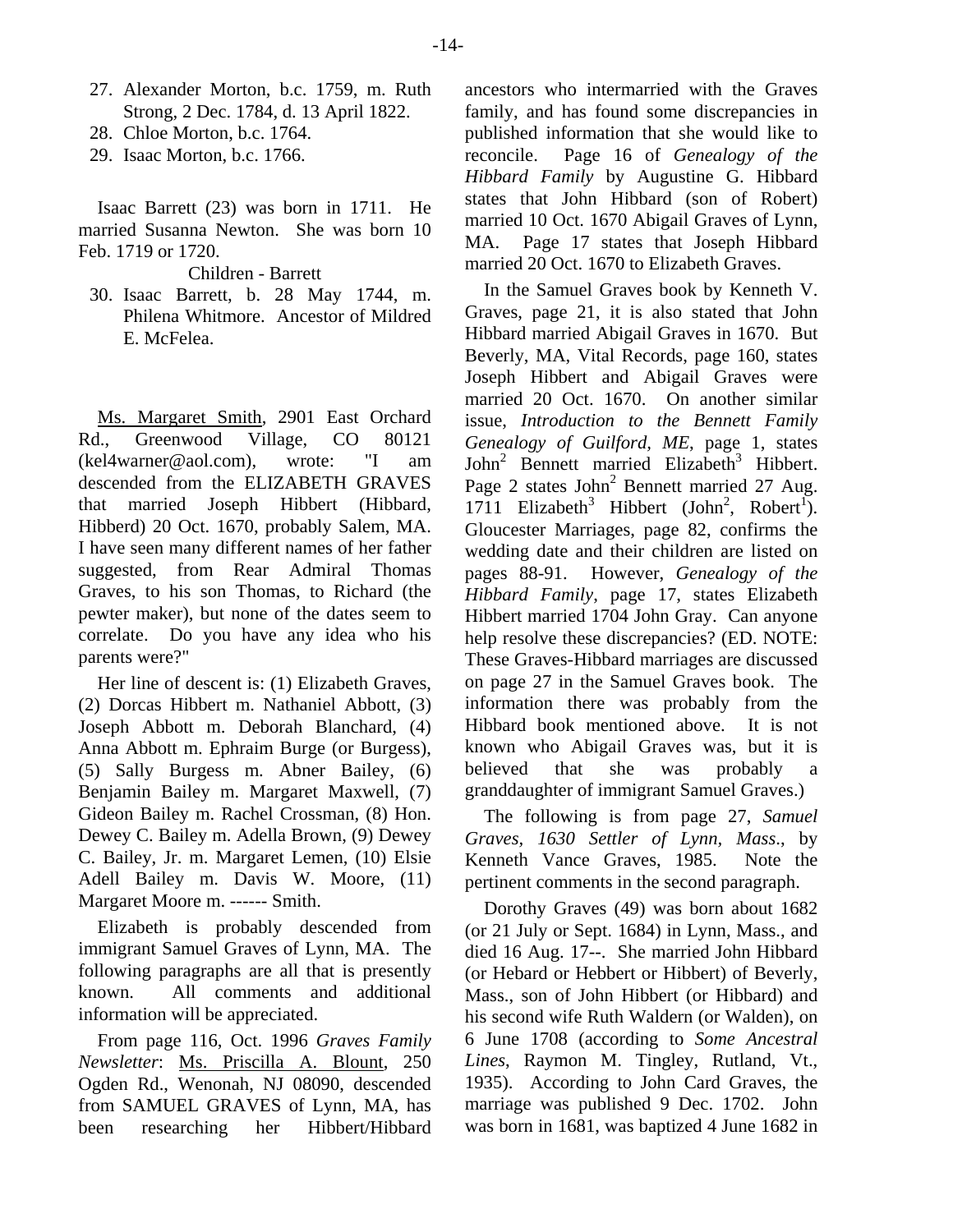Beverly, and died 3 May 1752 in Methuen, Mass.

John's father, John, was born 24 Jan. 1642/3 in Salem, Mass., died 26 March 1718 in Beverly, Mass., and first married Abigail Graves of Lynn, Mass. On 20 Oct. 1670. It is not known who Abigail was, but it is suspected that she may have been a granddaughter of original immigrant Samuel Graves of Lynn. A brother of John, Joseph Hibbert, married Elizabeth Graves on the same day, 20 Oct. 1670, and it is reasonable to assume that Abigail and Elizabeth were sisters.

Dorothy and John first lived in Lynn, Mass., where their first two children were born, then in Beverly, where their next child was born. They then lived in Andover, Mass. where their next four children were born, then in Haverhill, and finally in Methuen, Mass., where their last two children were born. These are the ancestors of Mrs. Mary James Borden (R-2) and of Mrs. Tahsin Yigit (R-3). The descendants of Dorothy and John Hibbard are given in *Genealogy of the Hibbard Family*, compiled and published by Augustine George Hibbard, Woodstock, Conn., 1901.

## Children - Hibbard

- 122. Elizabeth Hibbard, b. 12 Feb. 1710.
- +123. Ebenezer Hibbard, b. 15 March 1711, m. Abigail Whittier, 18 March 1733, d. 1789.
- +124. John Hibbard, b. 24 Nov. 1716, m. Hannah (Bodwell) Pottle, 16 Dec. 1742.
	- 125. Dorothy Hibbard, b. 20 April 1720.
	- 126. Martha Hibbard, b. 17 May (or March) 1722 (Andover, Mass.).
	- 127. Mary Hibbard, b. 16 June 1724 (Andover, Mass.).
- +128. Joseph Hibbard, b. 5 July 1726, m. Hepsibah Sawyer, c. 1750, d. 1806.
- +129. Daniel Hibbard, b. 1728, m. Ruth Huse, 1750, d. 3 Feb. 1777.
	- 130. Ruth Hibbard, b. 1730 (Methuen, Mass.), d. 9 Feb. 1736.

#### *SOUTHERN GRAVES FAMILIES*

Mr. Roy A. Graves, PO Box 971, Fairhope, AL 36533, has recently found the name of the wife of his ancestor, Thomas Graves of Lincoln Co., GA. General Index to Proceedings of Estates, Court of Ordinary, Lincoln Co., GA, show the widow of Thomas to be Lucretia, also called Creasy and Lucy. The other information we have for this Thomas Graves and his family is below. Can anyone help find how he fits in? Information on his descendants other than Ellis Graves would also be appreciated.

## DESCENDANTS OF THOMAS GRAVES OF LINCOLN CO., GA

## GENERATION 1

Thomas Graves (1) paid taxes in Lincoln Co., Ga. in 1803. According to Lincoln Co. records of Letters of Administration Minutes, Book 5, p. 207, he was dead by 1805 and left numerous minor children. In Will Book B, pp. 320-332, Thomas Graves is deceased by Oct. 17, 1805, but no will was recorded. There is an accounting of the property of the late Thomas Graves in the Appraisements Book B, 1796-1808, p. 199, Lincoln Co., Ga. A memorandum on the sale of the property of Thomas Graves, along with the names of the purchasers, can be found in the Appraisements Book B, 1796-1808, p. 200, Lincoln Co., Ga.

There is a possibility that Thomas Graves is a son of James Graves (genealogy 150) who died in Lincoln Co., Ga. in 1796, and mentioned a son Thomas in his will. This will also mentioned sons Richard, William, John, Francis, and Robert, and daughters Mary Whitaker, Sally Graves, and Susannah Graves. However, there is evidence that Thomas who died in 1805 is not the son of this James, since James' son Thomas is said to have died in Wilkinson Co., Miss. in 1827.

#### Children - Graves

 2. Benjamin Graves; given to William O'Neal as his guardian, March 7, 1808.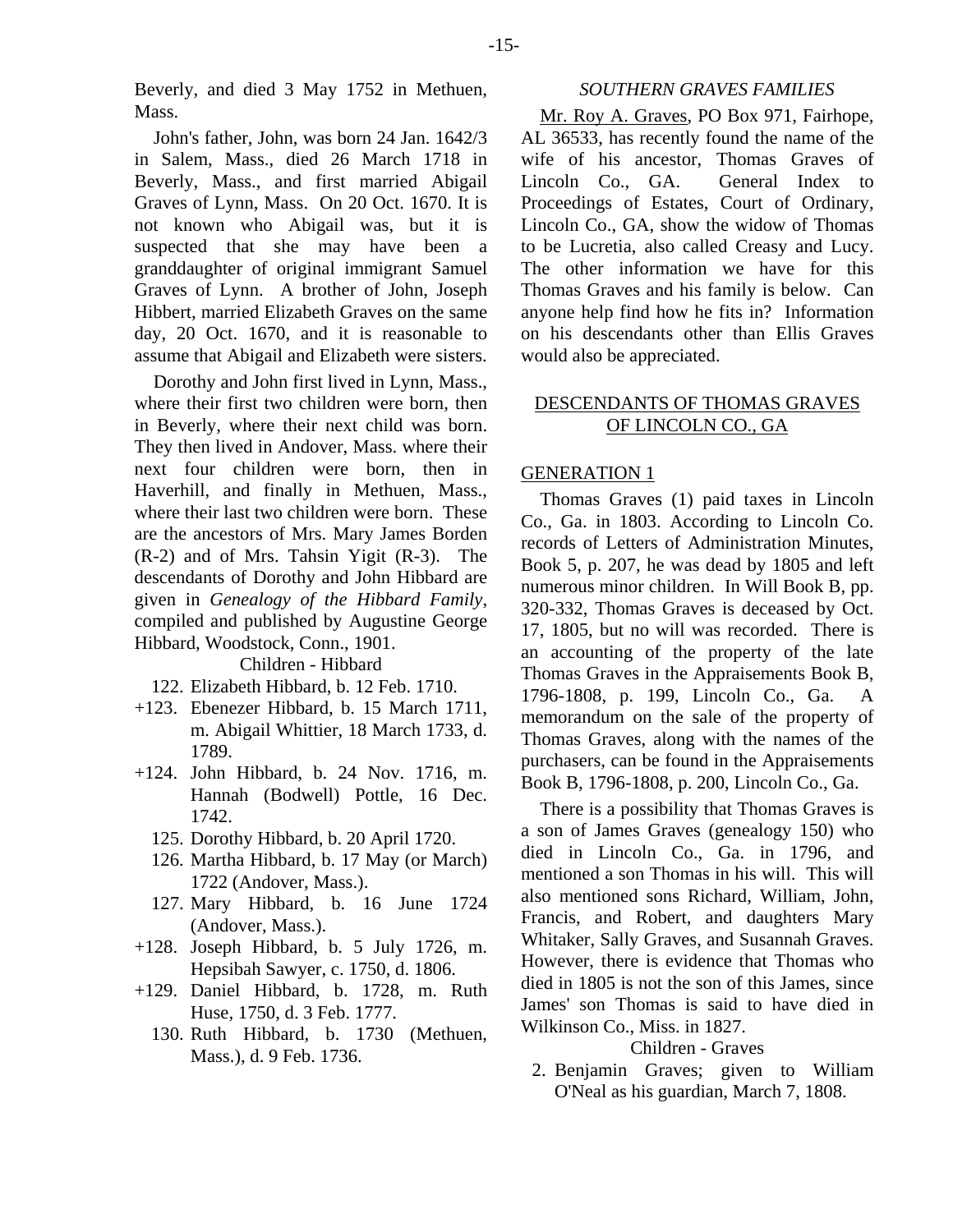- +3. Ellis Graves, b. 1794, m(1) Kizzie Bentley, 1821, m(2) Rhoda Spires, 1823, d. 1847.
	- 4. John Graves; received Nathan Bussey as his guardian in 1807.
	- 5. Joseph Graves, b. 1796.
	- 6. Robert Graves, b. 1797.
	- 7. William Graves, b. 1798.

Mrs. Rosalie McCormick, 17 Cielo Vista Dr., Monterey, CA 93940 (honlm@aol.com), is searching for the ancestry of her ancestor JOSEPH GREAVES. There has been some belief that he (or perhaps his father) was a brother of Dr. William Greaves of Ireland and Admiral Sir Thomas Graves of England (genealogy 68), but that cannot be substantiated. Help is needed.

## DESCENDANTS OF JOSEPH BLYTHE GREAVES AND MARY BAKER OF SOUTH CAROLINA

Joseph Blythe Greaves (1) married Mary Baker. A questionnaire filled out by his grandson, Clarence B. Greaves, stated that Joseph came from England and fought "throughout the Revolution with Marion's brigade." Clarence's son, Harry B. Greaves, obtained a collection of documents from the National and South Carolina Archives concerning military service by Joseph. He also received an intriguing collection of documents concerning horses, money and various supplies provided to the Continental Army by Joseph, William, Francis and John Greaves. These men signed each other's documents as witnesses, etc., so they were probably related and/or lived near each other. These documents are summarized in Appendix A.

Family tradition has it that Joseph B. killed a man in a duel in the 1830's and that his children moved to Mississippi about 1840. The descendants have a copy of his will dated 1829, but do not know where or when he died.

(See Appendix B for this will, plus that of the abovementioned William Greaves.)

There is a family story that the Greaveses were loyalists who immigrated during the time of Oliver Cromwell along with some relatives named Cromwell who changed their name to Crowell because they were embarrassed to be connected with Oliver.

According to Harry B. Greaves (R-3), "Many years ago a group of families, all related, left England and came to the new world. Most of them settled in the Carolinas. and many of this group later moved to Mississippi and made new homes in Hinds and Madison counties. The family names that come to mind as being closely or distantly related are: Greaves, Goodloe, Jiggitts, Dinkins, Riddick, Durphrey, Decatur, Thompson, Wailes, and Crowell (Cromwell with the M eliminated)."

Based on name similarity and living in the same areas, it seems possible that Joseph was a cousin of Joseph Decatur Greaves, and that Jonathan Greaves was his uncle.

According to family records, son S.A.D. Greaves was born in 1817 in Sumter Co., SC, and son William Francis Greaves was born in 1824 near Charleston, SC. However, neither the 1810 nor 1830 censuses show any Greaves or Graves family in either of these counties. Instead, it appears that they lived in Marion Co. (north of Charleston Co. and east of Sumter Co.). Also, based on the will of Joseph Greaves being written in 1829 and his not being listed in the 1830 SC census, he probably died in 1829 in Marion Co., SC. It is possible that Joseph was living with one of his children in 1830; however, this seems unlikely, since Mary Greaves (probably his widow) was listed as head of household in Marion Co. in 1830.

The SC census indexes have been checked for 1790, 1810, 1830, and 1850. It should be noted that the spellings Graves and Greaves were used interchangeably in these records. The following lists (listing name of head of household, county of residence, and census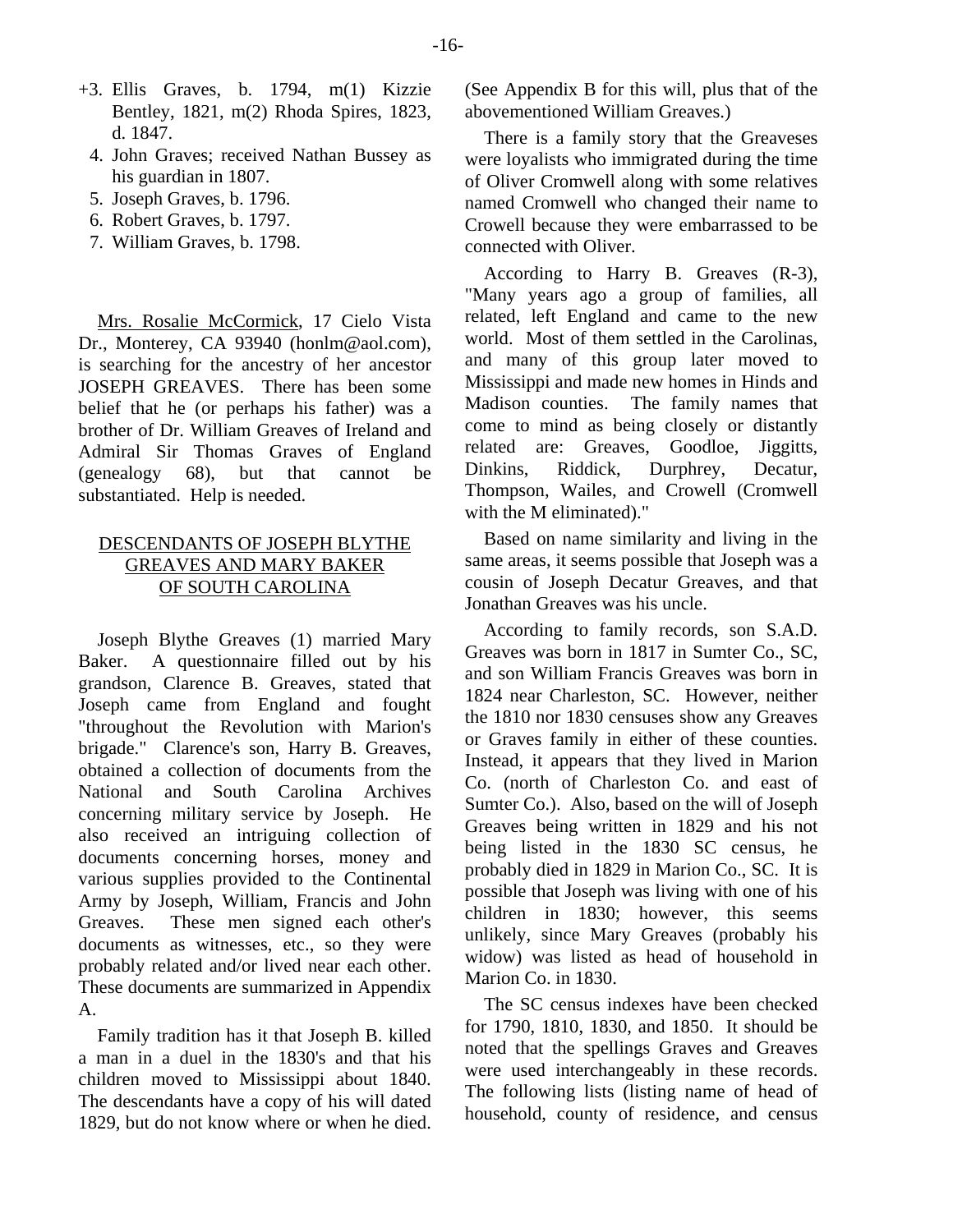page) show all the Greaves families in those records, plus all the Graves families living in Marion Co., and any other Graves families which seem possibly connected.

| 1790 census             |                                    |             |       |
|-------------------------|------------------------------------|-------------|-------|
| <b>Francis Greaves</b>  | Prince                             | Georges     | Par., |
| Georgetown Dist.        |                                    |             |       |
| <b>John Greaves</b>     | "                                  |             | "     |
| <b>Joseph Greaves</b>   | Ħ                                  |             | "     |
| Lewis Greaves           | Laurens Co., Ninety-Six            |             |       |
| Dist.                   |                                    |             |       |
| <b>Richard Greaves</b>  | Cheraw Dist.                       |             |       |
| <b>James Graves</b>     | Prince Georges<br>Georgetown Dist. |             | Par., |
| <b>Thomas Graves</b>    |                                    |             | Ħ     |
| 1810 census:            |                                    |             |       |
| <b>Charles Greaves</b>  | <b>Beaufort</b>                    | p. 135      |       |
| <b>Peter Greaves</b>    | Colleton                           | 315         |       |
| <b>Archibald Graves</b> | Marion                             | 84          |       |
| <b>Bennett Graves</b>   |                                    | 80          |       |
| <b>Francis Graves</b>   |                                    | $^{\prime}$ |       |
| 85                      |                                    |             |       |
| <b>Hardy Graves</b>     | 11                                 | 82          |       |
| Henry William Graves    |                                    | 84          |       |
| <b>John Graves</b>      | "                                  | 83          |       |
| <b>Joseph Graves</b>    | $^{\prime}$                        | 85          |       |
| <b>Sarah Graves</b>     | $^{\prime}$                        | 78          |       |
| <b>Stephen Graves</b>   | $^{\prime}$                        | 84          |       |
| <b>William Graves</b>   | Lancaster                          | 3           |       |
| 1830 census:            |                                    |             |       |
| <b>Bennet Greaves</b>   | Marion                             | 19          |       |
| <b>Francis Greaves</b>  | "                                  | 19          |       |
| <b>Mary Greaves</b>     |                                    | 19          |       |
| <b>William Greaves</b>  | $^{\prime}$                        | 19          |       |
| <b>William Graves</b>   | 11                                 | 20          |       |
| <b>Charles Graves</b>   | Charleston                         | 90          |       |
| <b>Charles Graves</b>   | Ħ                                  | 170         |       |
| <b>Emeline Graves</b>   | $^{\prime}$                        | 133         |       |
| <b>John Graves</b>      | Orangeburg                         | 40          |       |
| <b>Joseph Graves</b>    | $^{\prime}$                        | 41          |       |
| <b>Peter Graves</b>     | Georgetown                         | 214         |       |

1850 census:

| no Greaves       |        |    |
|------------------|--------|----|
| Archibald Graves | Marion | 81 |
| William Graves   | "      | 81 |

Of the Greaves men listed in the Revolutionary War papers (Joseph, William, Francis, and John), all of them may be included in the 1810 census. It looks as if both John and Joseph died by 1830. Who were Archibald, Bennett, and Stephen, and were they related to Joseph and the others?

Children - Greaves

- 2. (Major) John M. Greaves, never married. He had a plantation, "Sub Rosa", south of Pocahantas, MS. He moved to California.
- +3. Joseph B. Greaves, m. Priscilla ------.
- +4. Charlotte Greaves, m. George Stokes.
- +5. Stephen Arne Decatur Greaves, b. 30 Jan. 1817, m(1) Sarah Anna Frances Lowe, m(2) Jennie Battley, d. 17 Nov. 1880.
- +6. Araminta D. Greaves, m. ------ Cowan.
- +7. William Francis Greaves, b. 1824, m(1) Eleanor Matilda Dupree, 6 Dec. 1854, m(2) Lucilla Hulme, 14 Nov. 1875.
	- 8. Mary Jane Greaves; remained in SC with her parents.

## *CAPT. THOMAS GRAVES OF VA*

Mrs. Jane M. Bradley, 2916 Donald Dr., Bossier City, LA 71112-2712, a member of the GFA since 1997, is descended from Capt. THOMAS GRAVES of VA as follows: (2) Francis, (3) Francis, (4) William, (5) William m. Sarah Smith, (6) Mary Graves, b. 1783, Washington Co., GA, m. William Edmond Alexander, (7) Martha Susan Alexander, b. 1817, GA, m. John Asa Whetstone, (8) Jacob A. Whetstone, b. 1843, AL, m. Pattie Albenia Pugh, (9) William Edward Whetstone, b. 1866, Hamburg, AR, m. Sarah Ann Eugenia Terry, (10) Lillian Robinson Whetstone, b. 1900, Hamburg, AR, m. John James Haggerty, Jr., (11) Janet Graves Haggerty, b. 1921, Bastrop, LA, m. Earl Foster Miller, (12) Jane Adelaide Miller m. Johnnie Carroll Bradley.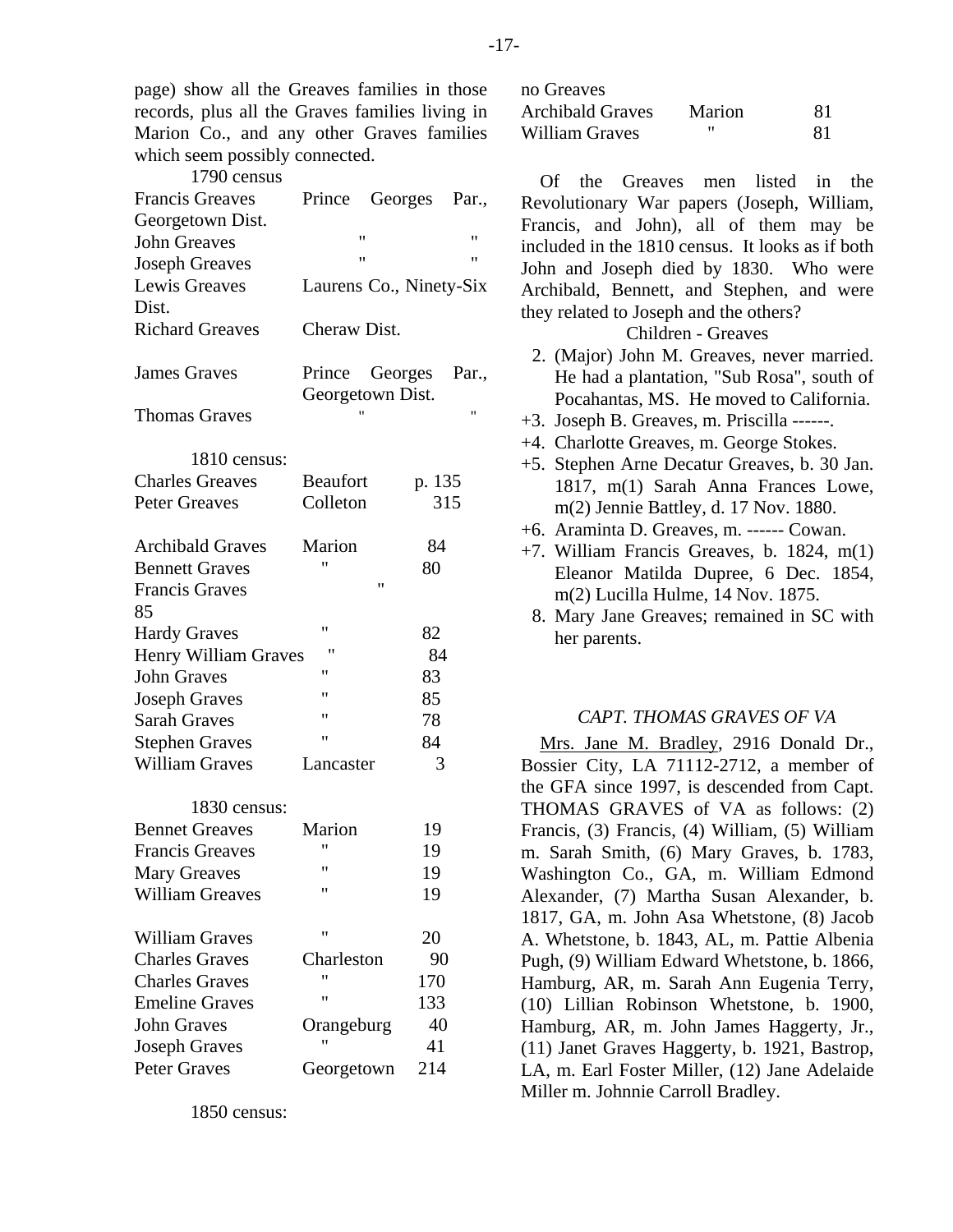She is interested in learning more about her part of the family and making contact with other descendants of her line.

Mrs. Ouida Bagley Howard, 525 26th SE, Paris, TX 75460 (OHoward@aol.com), is descended from Capt. THOMAS GRAVES of VA as follows:  $John^2$ , Thomas<sup>3</sup>, John<sup>4</sup>, Thomas<sup>5</sup> m. Ann Davenport, Robert<sup>6</sup>, John<sup>7</sup> (Rev. War soldier), Mary Jane<sup>8</sup> Graves, b.c. 1787, SC, m. Moor Bagley, William White $9$ Bagley, b. 1811, Jasper Co., GA, m. Joannah Jones, David Allen<sup>10</sup> Bagley, b. 1859, Cusseta, GA, m. Minnie Lou McGlaun, Cecil Oma<sup>11</sup> Bagley, b. 1902, Dubberly, LA, m. Mattie Pearl Burkham, Ouida  $Ann^{12}$  Bagley, m. Harvey Thomas Howard.

She would like to find other descendants of Mary Jane Graves and Moor Bagley.

Mr. Michael Mossburger, 502 SE 4th St., Fairfield, IL 62837, is descended from Capt. THOMAS GRAVES of VA as follows: John<sup>2</sup>,  $\text{Ralph}^3$ ,  $\text{Ralph}^4$ ,  $\text{John}^5$ ,  $\text{John}^6$ ,  $\text{John}^7$ ,  $\text{Richard}^8$  $m(1)$  Millie Murrell, Nelson<sup>9</sup>, Silas<sup>10</sup>, Martha Ann<sup>11</sup>, (12) William Otto Yates, (13) Michael Ivan Mossburger. He would like more proof that Richard Graves was a son of John Graves. Generations 7 and 8 from the genealogy are below. All additions will be appreciated.

## GENERATION 7

John Graves (659) married S. (probably Sarah or Susannah) ------ before 1778. They were listed in the 1810 Albemarle Co., VA census as both being over 45. Two of their 7 children, Sarah and Susannah, were ancestors of the Critzer family. (See *Critzer-Drumheller Ancestors* by Margaret C. Reese, Waynesboro, VA, 1979.)

Children - Graves

- +1693. Sarah Graves, b. 1778, m. John Toms, 22 April 1792, d. 16 Jan. 1857.
	- 1694. Nancy Graves, b. 1781, m. Alexander Toms, 9 Sept. 1798 (Albemarle Co., VA).
- 1695. Susannah Graves, m. John Jackson, 11 Nov. 1799 (Albemarle Co., VA).
- +1696. Richard Graves, b.c. 1773, m(1) Milly Murrell, 14 March 1796, m(2) Jane Fielding, 28 Feb. 1799, m(3) Cassandra Riggs, d. 11 Jan. 1849.
	- 1697. John Graves, m. Lucy Turner, 17 Nov. 1807 (Amherst Co., VA).
- +1698. Ann Graves, b.c. 1791, m. John Spears, 3 March 1812.
	- 1699. Thomas Graves, m. J. Turner, 20 Nov. 1810 (Nelson Co., VA).

## GENERATION 8

Richard Graves (1696) was born about 1773, apparently in VA. He was always called "Dickey", according to Mrs. Murriel L. Smith. According to tradition, he "originated near Richmond, VA", possibly Amherst Co., VA. The Graves and Murrell families were found in Dinwiddie Co., VA also. He died 11 Jan. 1849 in White Co., IL, and was buried in Phillipstown Cem., White Co., IL.

Amherst Co. is much too far west to be considered "near Richmond." David Graves, the father of the Richard ("Dickie") Graves who married Nellie Tilley was born near Richmond in Louisa or Spotsylvania Co. This David was in Surry Co., NC by 1762, in Shelby Co., KY by 1807, and was descended from immigrant Capt. Thomas Graves of VA. Dickie Graves who married Nelly Tilley on 26 Dec. 1797 in Shelby Co., Ky. has long been confused with the Richard Graves who married Millie Murrell, but it is now apparent that they are two different people.

The Richard Graves of this genealogy was descended from Capt. Thomas Graves of VA as follows: Thomas<sup>1</sup>, John<sup>2</sup>, Ralph<sup>3</sup>, Ralph<sup>4</sup> m. Unity White, John<sup>5</sup> m. Elizabeth, John<sup>6</sup> m. Lucy Adams, John<sup>7</sup>, Richard<sup>8</sup> . Richard's parents were listed in the 1810 Albemarle Co., VA census. The source for the parentage of Richard is *Critzer-Drumheller Ancestors* by Margaret C. Reese, Waynesboro, VA, 1979. According to this book, Richard secondly married Jane Fielding (widow) on 28 Feb.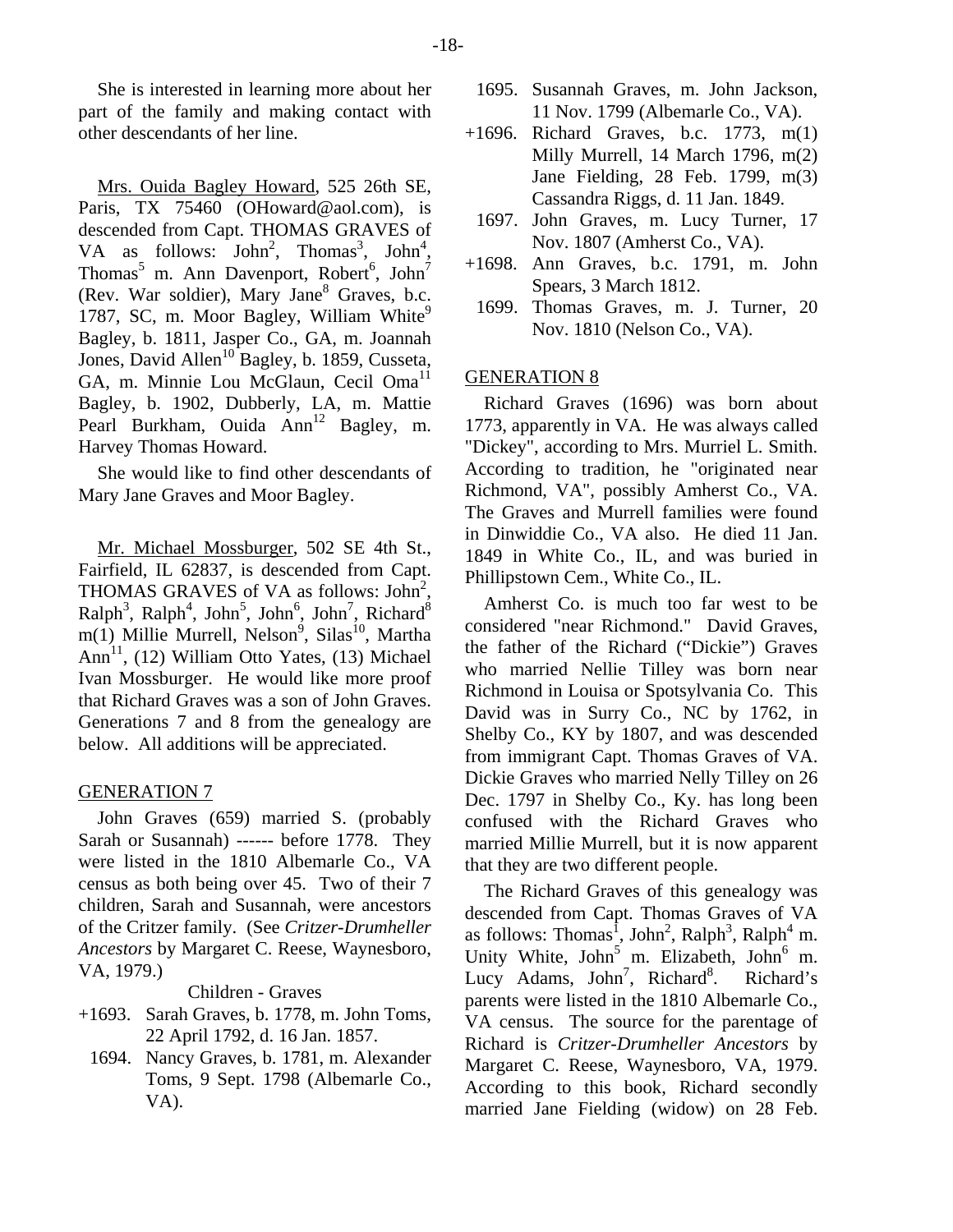1799 in Augusta Co., VA. (See also *The Graves Family Newsletter*, pp. 70-71, 1995.)

Richard Graves first married Millie (or Milly) Murrell (or Murril) on 14 March 1796 in Amherst Co., VA. He later married Cassandra Riggs, probably as his third wife. She was born 10 May 1784 or 1787 in Va., died 18 Jan. 1871 in White Co., Ill., and was buried in Phillipstown Cem., White Co. It is not known for sure whether Elizabeth and Nancy were by the first or second marriage.

The first four children were born in Va., the second and third probably in Amherst Co., and the fourth definitely there according to her grave marker at Stokes Chapel. Richard Graves, Jr. was born in Ky., and Nancy may have been. Although Elizabeth was supposedly born in White Co., it seems more likely that she was born in Ky. The last three children were probably born in White Co., Ill. Children - Graves, by Millie Murrell

- +3324. Nelson Graves, b.c. 1797, m(1) Caroline Farr, 13 March 1820, m(2)
- Phoebe Rudolph, 2 Dec. 1840. +3325. Martha Graves, b.c. 1800, m. Daniel B. Brown, 16 June 1817, d.c. 1820.
- +3326. Mary Graves, b. 15 June 1802, m. William Council, 24 Nov. 1818, d. 25 Jan. 1869.
	- 3327. Sarah ("Sally") Graves, b.c. 1804, m. William Gilliston, 14 April 1820 (White Co., Ill.).
		- Children Graves, by Jane Fielding
- +3328. Elizabeth Graves, m(1) James Goodman, 24 Sept. 1827, m(2) ------ Borroughs.
- 3329. Nancy Graves, b. 1811 (?), m. James Green Stokes, 22 March 1827 (White Co., Ill.), d. 1878. He was apparently the same man who secondly married Mary Ann Brown, daughter of Archibald Brown and Elizabeth Staley.
- +3330. Richard Graves, Jr., b. 11 Oct. 1815, m. Sarah Elliott, 20 Sept. 1836, d. 13 May 1877.
	- 3331. Minerva Ann Graves, m(1) William W. Brown, 24 Dec. 1842 (White Co.,

Ill.), m(2) Richard Henry. This 2nd marriage may not have happened, and the supposed 2nd husband may be Richard Henry Brown, son of Minerva and William.

- +3332. Thomas Graves, b. 1825, m(1) Sarah Rudolph, 1 Nov. 1843, m(2) Sarah F. Crouder, 21 Sept. 1856, m(3) Lucy Elizabeth Greer, 20 June 1862, d. probably 1870.
- +3333. James Graves, b. 6 Aug. 1829 or 1830, m(1) Emmeline Elliott, 23 Aug. 1849, m(2) Nancy Jane Gamron, 11 Dec. 1855, d. 21 Sept. 1913.

Mr. David K. Moore, 3910 Kinkleville Rd., Paducah, KY 42001 (drdave@vci.net), would like to learn more about his ancestor, LAURA CORNELIA GRAVES, her descendants, and this part of the family. How and where did Laura die, and is anything known about the Wood family she married into? The descent from Capt. THOMAS GRAVES of VA is: Thomas<sup>1</sup>, Francis<sup>2</sup>, Thomas<sup>3</sup>, John<sup>4</sup>, Isaac<sup>5</sup>, Lewis Holliday<sup>6</sup>, Isaac Lewis<sup>7</sup>, Laura Cornelia<sup>8</sup>. Some of the generations from Isaac Lewis Graves toward the present are below.

## GENERATION 7

Isaac Lewis Graves (1528) was born 27 Nov. 1823 at Spring Hill, Orange Co., Va. He married Amanda M. Graves (#1509), daughter of his uncle Isaac Graves, on 18 Dec. 1845 in Orange Co., Va. She was born in 1825 and died 3 June 1871.

## Children - Graves

- 3088. Laura Cornelia Graves, b. 1 Oct. 1846, m. Jerry O. Wood, 13 Aug. 1874, d. 10 Dec. 1881.
- 3089. Fenton Lewis Graves, b. 10 Sept. 1848, d. 2 Dec. 1862.
- +3090. Alvan White Graves, b. 15 Sept. 1850, m. Landonia Angeline Dutton, 22 March 1881.
- 3091. Frances E. Graves, b. 20 Dec. 1852, d. 30 May 1867.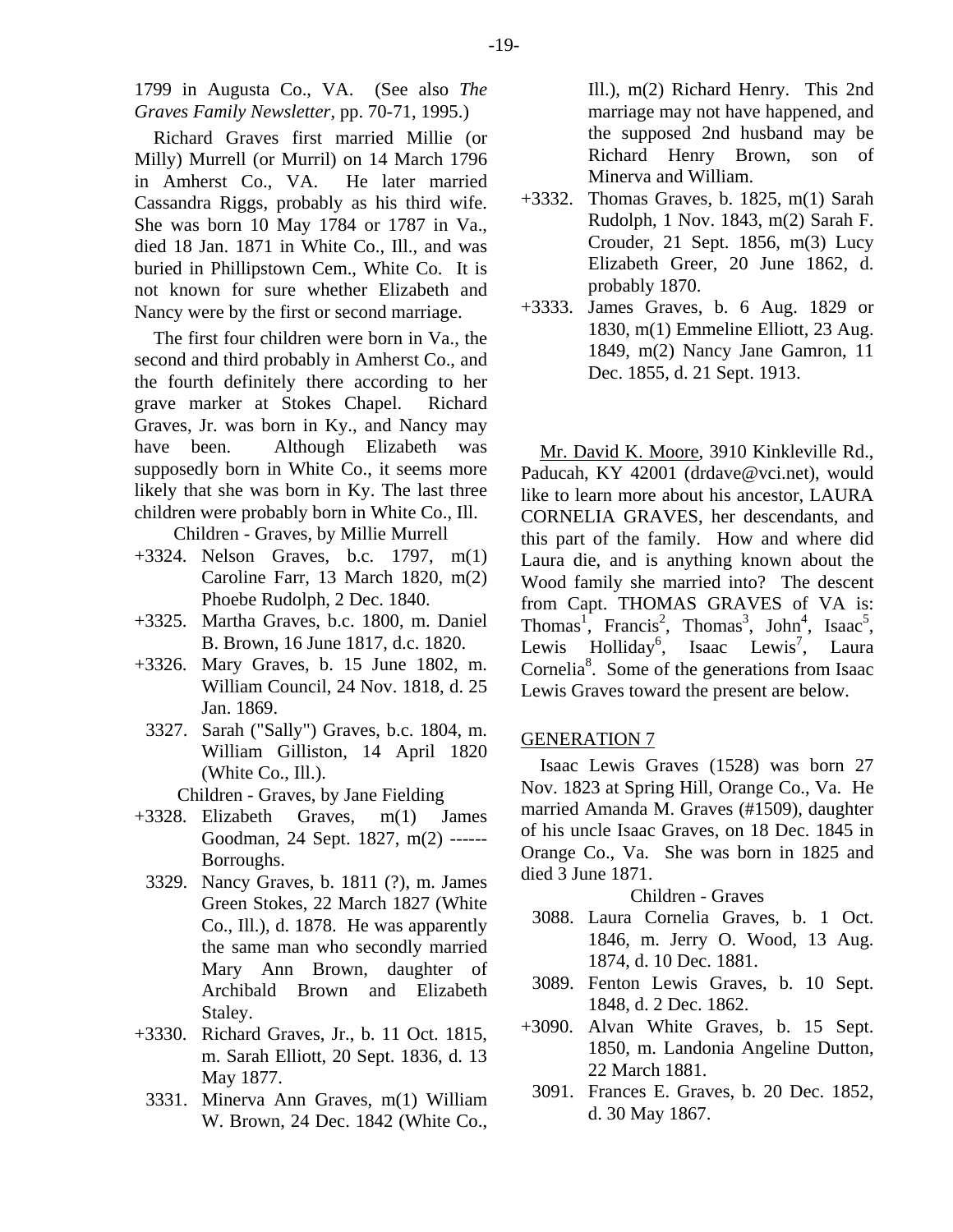- 3092. Sarah W. E. Graves, b. 3 Feb. 1855, d. 7 Jan. 1869.
- 3093. Joseph Holliday Graves, b. 3 March 1857, m. Maud G. Bullock, 10 Jan. 1884.
- +3094. Isaac Lewis Graves, m. Isa M. Blaydes, 15 Sept. 1875.
	- 3095. Mary Margaret Graves, b. 6 June 1859, m. William A. Heskett, 16 Aug. 1892.
	- 3096. Izella Amanda Graves, b. 20 May 1861, d. 13 Dec. 1891.
	- 3097. Annie Lee Graves, b. 6 April 1863, m. William J. Herndon, 9 Dec. 1891.
	- 3098. Rosa Fenton Graves, b. 12 Feb. 1865, m. J. Barrett Hughson, 12 Feb. 1896, d. 3 Dec. 1896.

#### GENERATION 8

Laura Cornelia Graves (3088) was born 1 Oct. 1846 and died 10 Dec. 1881. She married Jerry O. Wood, son of Robert Wood, on 13 Aug. 1874. He was born 3 March 1849 in VA, and died 27 Dec. 1920 in Montgomery Co., KY. After Laura died, Jerry remarried to Hannah E. Woodward, daughter of Ephraim Woodward.

Children - Wood

- +5139a. Fannie A. Wood, b. June 1875, m. Jesse B. Parks, 26 Feb. 1892.
	- 5139b. John Wood, b. 4 July 18--.
	- 5139c. Maggie Wood, m. John Maher.
	- 5139d. Robert Ezekiel Wood (probably called Ezekiel)

#### GENERATION 9

Fannie A. Wood (5139a) was born in June 1875 in VA. She married Jesse B. Parks, son of George Parks and Dicey Meadors, on 26 Feb. 1892. He was born 26 Jan. 1868 in Whitley Co., KY, died 28 Dec. 1948, and was buried in Kendall Springs Cem.

## Children - Parks

- +7330a. Gracie Lee Parks, b. 15 June 1893, m. Eli Ginter, 13 Feb. 1916, d. 27 July 1982.
	- 7330b. Jessie Parks, b.c. 1896 (Montgomery Co., KY), m. Eugene L. Sponcil.
	- 7330c. Gertrude Parks, b. Oct. 1896, m. Tilford Ginter, 28 Aug. 1910.
- 7330d. Ethel Parks, b.c. 1898, m. Shelby Ginter.
- +7330e. George Parks, b.c. 1899, m. ------.
- +7330f. Stella Parks, b.c. 1907, m. Stanley Jackson.
	- 7330g. William Parks

Ms. Glydie Ann Nelson, 6110 Pleasant Ridge Rd., Apt. 4402, Arlington, TX 76016, was wondering whether her ancestor ISABELLA GRAVES HENDERSON had Graves ancestry (because of her middle name). It now appears that she does not. The first generation of her genealogy is below, with pertinent discussion. If anyone has any information to the contrary, that would be of considerable interest.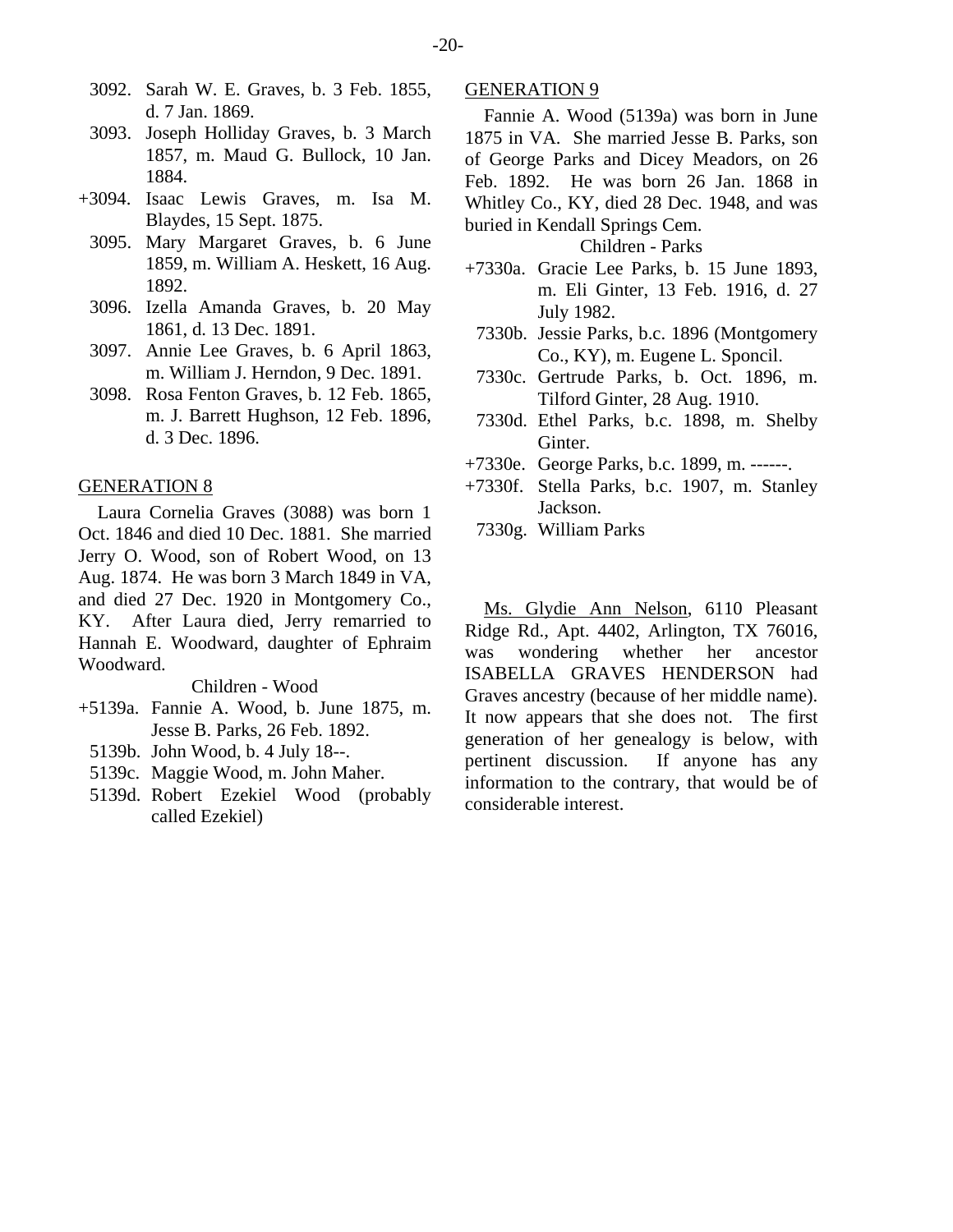

## DESCENDANTS OF ISABELLA GRAVES HENDERSON AND JOSHUA CALLAWAY OF NC & GA

## GENERATION 1

Isabella Graves Henderson (1) was born 21 Dec. 1763 in Orange Co., NC, and died 12 Oct. 1826 in Wilkes Co., GA. She married Joshua Callaway, son of Edward Callaway and Elizabeth ------, on 29 Jan. 1778 in Anson Co., NC. He was born 17 Feb. 1757 in Sussex Co., DE, and died 10 Feb. 1816 in Montgomery Co., NC.

Parents of Isabella were Joseph Henderson (b. 1737 in Orange Co. or Hanover Co., VA, d. 1809 or 1812 in Wilkes Co., GA) and Isabelle Adelphia ("Delphi" or "Delphia") Lea (b. 1748 in Spotsylvania Co., VA, d. 3 Jan. 1813 in Wilkes Co., GA). Parents of Joseph Henderson were John Henderson and Sarah Brockman. Parents of Isabelle Adelphia Lea were James Lea and Anne Herndon. Ancestors for the next generation back are also all known, and most of the ancestors for the preceding generation are known. None of them are surnamed Graves, and it is believed that Isabella Graves Henderson probably did not have a Graves ancestor. It seems most likely that she was named for her aunt Isabella Lea (sister of her mother) who married John Graves (son of Thomas Graves and Ann Davenport, and descendant of immigrant Capt. Thomas Graves).

Children - Callaway

- 2. Edward Callaway, b. 1771 (too early, can't be correct date).
- 3. Mary Callaway, b. 1784.
- 4. Joseph H. Callaway, b. 1786.
- +5. Joshua Sanford Callaway, b. 30 May 1789, m(1) Mary Milner, 1811, m(2) Elizabeth Shivers, 15 Nov. 1827, m(3) Mary McCoy, c. 1832, d. 29 May 1884.
	- 6. Isabelle Callaway, b. 1792.
	- 7. Noah Callaway, b. 1795.
- 8. Eunice Callaway, b. 1799.
- 9. Isaac Callaway, b. 1800.
- 10. Nancy Callaway, b. 1802.

The chart at the top of this page shows the connection between Isabella Graves Henderson and her aunt Isabella, wife of John Graves, for whom she was probably named.

Ms. Debi Trinchero, 6410 NW 10th St., Bell, FL 32619 (go4penboyz@aol.com), is searching for the ancestry of NANCY GRAVES who married Moses Starnes.

(ED. NOTE: It has been believed that this Nancy Graves was probably descended from James Graves and Mary Copeland whose family settled in Copiah and Amite counties, MS. The first paragraph of genealogy 601 below discusses this possibility. Richard Graves, an older son of James Graves m(2) a Starnes woman who might have been the right age to be a sister of Nancy.

The chart at the end of this query (on page 24) also indicates the possibility of a close relationship between Nancy Graves and the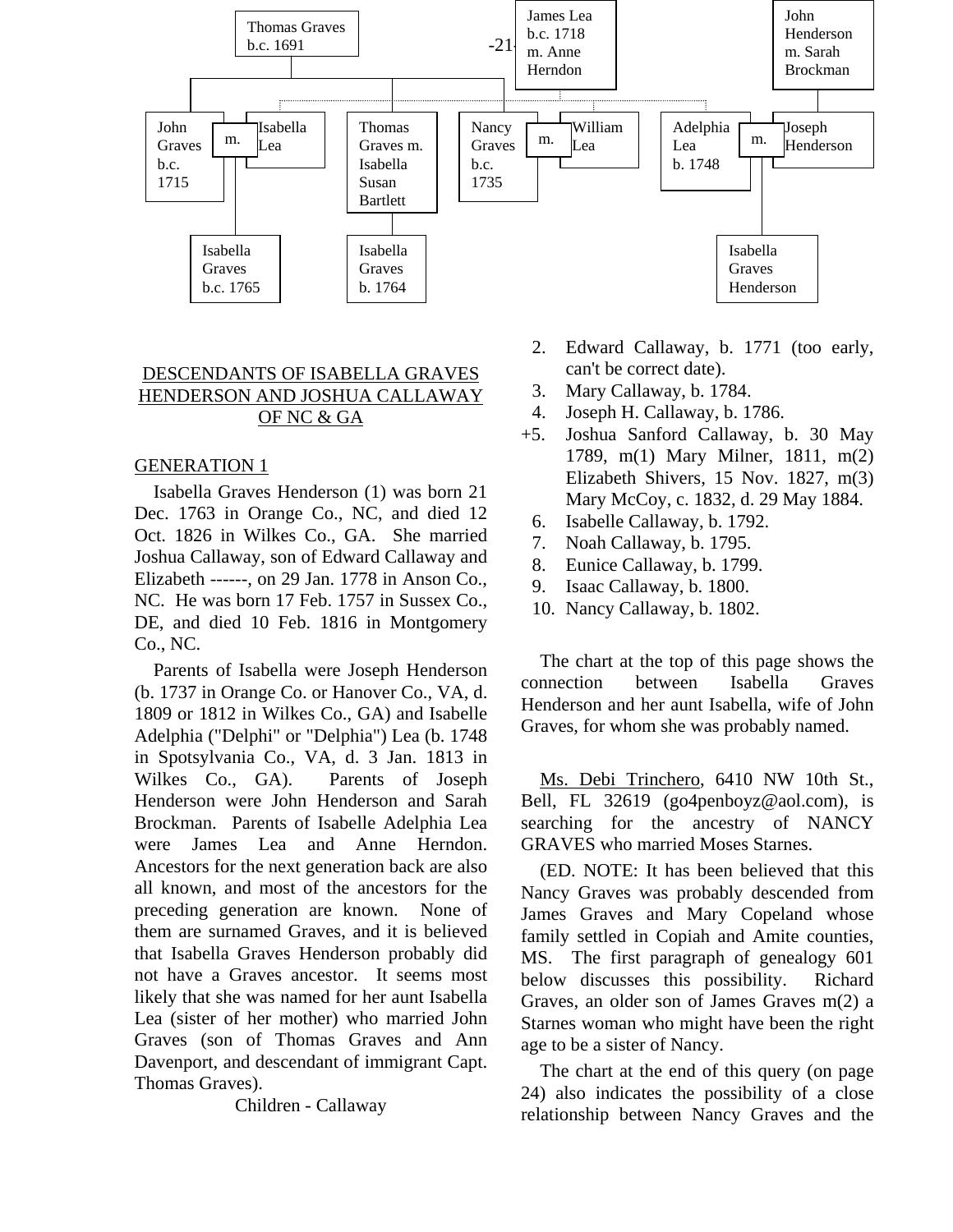descendants of Capt. Thomas Graves in genealogy 169. It is also believed that James Graves was descended from Capt. Thomas Graves, although the exact connection has not been found.)

Nancy Graves (1) was born 22 April 1784 in GA, and died 6 Aug. 1854 in MS. She married Moses Starnes, son of Ebenezer Starnes (b. 1738 in CT) and Elizabeth Callahan (b. VA), on 18 (or 4) April 1800 in GA. He was born 25 Feb. 1777 in Edgefield Dist., SC, died 16 Oct. 1845 in MS, and was buried in the Mount Hope (Ainsworth) Cem. near Hazlehurst, MS. It is assumed that Nancy was probably buried next to him, but no headstone has been found to substantiate that.

Moses Starnes was in Mississippi Territory as early as 1799. After his marriage to Nancy, he settled his family in what became Amite Co., MS in Feb. 1801. Moses' homestead was listed as part of Wilkinson Co., MS in 1805 (Wilkinson Co. was organized in 1802, and Amite Co. was not established until 1809). It is not known exactly when Moses moved his family into Marion Co., MS. However, as early as 1816 he was recorded in that county's court proceedings. The 1840 census showed Moses and his family living in Copiah Co., MS. (Copiah Co. was established in 1823 from part of Hinds Co.) Based on deed transactions, it appears that Moses moved his family to Copiah Co. between Feb. 1832 and Nov. 1835.

George H. Nixon, James McGowen and Moses Starnes were witnesses to the will of John Tomlinson, Sr. on Aug. 13, 1817, Marion Co., MS, in which he left to his three granddaughters, Sarah Adaline, Esther Jane, and Anna Elizabeth, daughters of Jacob and Elenor Tomlinson, a negro girl and slaves; to grandson, William Tomlinson, negroes; to grandson, Jacob Tomlinson, negroes; and, to grandson, William McGowan, negroes. This was entered on pages 46-51 of the Orphan's Court Records.

The above mentioned William Tomlinson, son of Arthur Tomlinson, was the husband of Moses Starnes' eldest daughter, Elizabeth. Elenor, the wife of Jacob Tomlinson, was a daughter of John W. Graves and Sarah Warren. John W. Graves was a son of James Graves and Mary Copeland (genealogy 150). That Graves family, like Nancy Graves, also moved from GA to MS, and it is possible that Nancy was a granddaughter of James and Mary Graves, which would have made John W. Graves her uncle.

All their children were born in MS.

Children - Starnes

- +2. Elizabeth Starnes, b. 1801, m. William E. Tomlinson, 8 Oct. 1816.
- +3. Mary A. C. Starnes, b. 31 Feb. 1803, m. James William Smith, 8 Dec. 1829.
- 4. Ebenezer Starnes, b. 31 Aug. 1804, d. 1805 (MS).
- 5. daughter, b. 1805-06, d. 1820-1830.
- 6. Nancy N. Starnes, b. 11 Feb. 1807, m. William G. Newton, 15 Feb. 1825 (Marion Co., MS), d. 4 April 1891. He was b. 10 Dec. 1801 and d. 7 Dec. 1881. Both bur. Shelton Family Cem. (side by side), Copiah Co., MS.
- 7. Sarah C. Starnes, b. 12 Dec. 1810 (Amite Co., MS), d. 1820-1830.
- 8. Joicy Gabriella Starnes, b. 1811-1815, m. John Wesley Ainsworth, after 1840. He was b. 20 April 1812.
- +9. Moses Dawson Starnes, b. 16 Oct. 1816, m. Emaline Pierce, 13 April 1847, d. 17 Oct. 1850.
- +10. Susan Caroline Starnes, b. 1817, m. William Wilkerson Conerly, 13 Feb. 1832, d. 1851.
- +11. Samuel Scott Starnes, b. 28 April 1818, m. M. Evaline Allen, 7 Oct. 1852, d. 27 Jan. 1883.
- +12. Martha Melinda Starnes, b. 11 Feb. 1825, m. John Shelton, II, 12 June 1846, d. 20 Nov. 1889.
- 13. John Hadley Starnes, b. 21 Feb. 1827, m(1) Mary Ann Weeks, 9 Feb. 1847, m(2) Susan H. Chadwick, 1885, d. 13 July 1894.